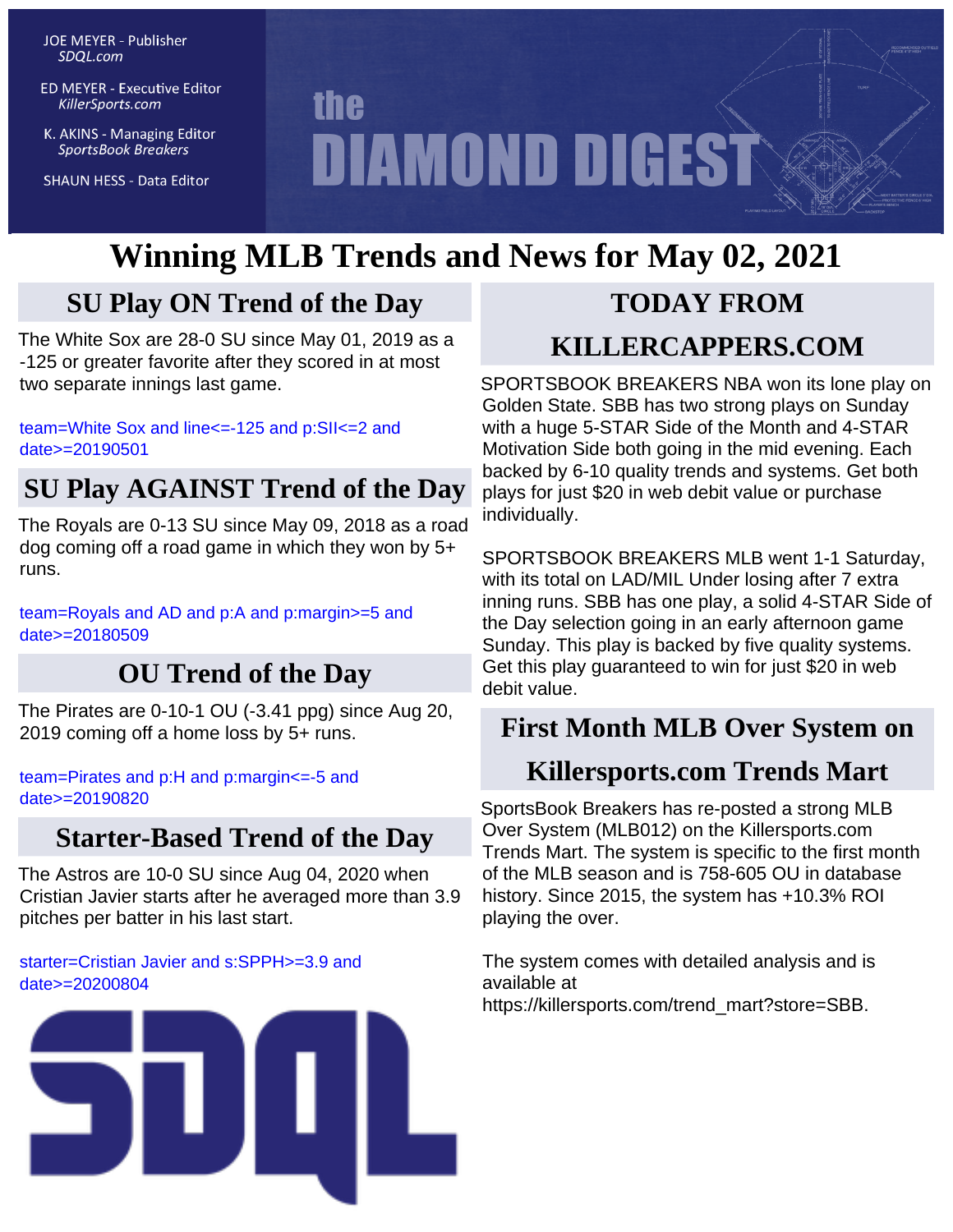| Away<br><b>HOME</b> | <b>ROT</b><br><b>Start Time</b> | Line   | Last 10 | Last 10<br>@H/A | Last 10<br>@F/D | W-L<br><b>Streak</b> | <b>Scheduled Starter:</b><br>(throwing arm) | Team W-L<br>in 2021 | in Career<br>vs Opp |
|---------------------|---------------------------------|--------|---------|-----------------|-----------------|----------------------|---------------------------------------------|---------------------|---------------------|
| Marlins             | 901                             | $+135$ | $4 - 6$ | $4 - 6$         | $4 - 6$         | $-2$                 | Trevor Rogers (L)                           | $3 - 2$             | $0-0$               |
| <b>NATIONALS</b>    | 1:05 PM                         | $-145$ | $6-4$   | $4 - 6$         | $6-4$           | $\mathfrak{S}$       | Max Scherzer (R)                            | $3 - 2$             | $16 - 7$            |
| Cardinals           | 903                             | $-140$ | $7 - 3$ | $6 - 4$         | $6 - 4$         | 3                    | Adam Wainwright (R)                         | $1 - 4$             | $27 - 12$           |
| <b>PIRATES</b>      | 1:05 PM                         | $+130$ | $5-5$   | $6 - 4$         | $5-5$           | $-3$                 | Wil Crowe (R)                               | $1 - 0$             | $0-0$               |
| <b>Tigers</b>       | 915                             | $+220$ | $1 - 9$ | $2 - 8$         | $1-9$           | $-4$                 | Jose Urena (R)                              | $1 - 4$             | $0-0$               |
| <b>YANKEES</b>      | 1:05 PM                         | $-250$ | $7 - 3$ | $5-5$           | $6-4$           | $\overline{2}$       | Corey Kluber (R)                            | $2 - 3$             | $0-0$               |
| <b>Braves</b>       | 929                             |        | $5-5$   | $5-5$           | $0-0$           | $-3$                 | Ian Anderson (R)                            | $4 - 1$             | $0-0$               |
| <b>BLUE JAYS</b>    | 1:07 PM                         |        | $6 - 4$ | $4 - 6$         | $0-0$           | $\overline{2}$       |                                             |                     |                     |
| Astros              | 917                             | $-127$ | $8 - 2$ | $6 - 4$         | $8 - 2$         | $\overline{2}$       | Cristian Javier (R)                         | $4 - 0$             | $0-0$               |
| <b>RAYS</b>         | 1:10 PM                         | $+117$ | $3 - 7$ | $5-5$           | $5-5$           | $-3$                 | Rich Hill (L)                               | $2 - 3$             | $0-0$               |
| Cubs                | 905                             | $+138$ | $4 - 6$ | $5-5$           | $4 - 6$         | $\mathbf 1$          | Trevor Williams (R)                         | $3 - 2$             | $0-0$               |
| <b>REDS</b>         | 1:10 PM                         | $-148$ | $3 - 7$ | $3 - 7$         | $3 - 7$         | $-1$                 | Tyler Mahle (R)                             | $3 - 2$             | $4 - 4$             |
| Dodgers             | 907                             | $+110$ | $2 - 8$ | $5-5$           | $0-0$           | $-3$                 | Julio Urias (L)                             | $4 - 1$             | $3 - 1$             |
| <b>BREWERS</b>      | 2:10 PM                         | $-120$ | $7 - 3$ | $8 - 2$         | $6-4$           | $\mathfrak{S}$       | Alec Bettimger                              |                     |                     |
| Royals              | 921                             | $+175$ | $7 - 3$ | $6 - 4$         | $4-6$           | $\mathbf{1}$         | Brad Keller (R)                             | $3 - 2$             | $2 - 3$             |
| <b>TWINS</b>        | 2:10 PM                         | $-190$ | $3 - 7$ | $3 - 7$         | $4-6$           | $-1$                 | Jose Berrios (R)                            | $2 - 3$             | $5 - 10$            |
| Indians             | 919                             | $+150$ | $4 - 6$ | $5-5$           | $3 - 7$         | $-1$                 | Zach Plesac (R)                             | $2 - 3$             | $2 - 5$             |
| <b>WHITE SOX</b>    | 2:10 PM                         | $-160$ | $7 - 3$ | $5-5$           | $8 - 2$         | $\mathbf{1}$         | Lucas Giolito (R)                           | $1 - 4$             | $3-5$               |
| Red Sox             | 923                             | $-122$ | $5-5$   | $5-5$           | $4 - 6$         | $-1$                 | Garrett Richards (R)                        | $2 - 3$             | $0-0$               |
| <b>RANGERS</b>      | 2:35 PM                         | $+112$ | $4-6$   | $5-5$           | $4-6$           | $\mathbf 1$          | Mike Foltynewicz (R)                        | $2 - 3$             | $0-0$               |
| Orioles             | 925                             | $+180$ | $5-5$   | $4 - 6$         | $5-5$           | 3                    | Bruce Zimmermann (L)                        | $1 - 4$             | $0-0$               |
| <b>ATHLETICS</b>    | 4:07 PM                         | $-200$ | $5-5$   | $7 - 3$         | $7 - 3$         | $-2$                 | Sean Manaea (L)                             | $4 - 1$             | $0 - 1$             |
| Rockies             | 909                             | $+130$ | $5-5$   | $7 - 3$         | $4-6$           | $\mathbf{1}$         | Chi Chi Gonzalez (R)                        | $1 - 2$             | $0 - 1$             |
| <b>DIAMONDBACKS</b> | 4:10 PM                         | $-140$ | $7 - 3$ | $7 - 3$         | $0-0$           | $-1$                 | Merrill Kelly (R)                           | $3-2$               | $1 - 3$             |
| Angels              | 927                             | $-150$ | $4 - 6$ | $6 - 4$         | $5-5$           | $\mathbf 1$          | Dylan Bundy (R)                             | $2 - 3$             | $2 - 1$             |
| <b>MARINERS</b>     | 4:10 PM                         | $+140$ | $4 - 6$ | $5-5$           | $4 - 6$         | $-1$                 | Justus Sheffield (L)                        | $2 - 2$             | $0 - 2$             |
| Giants              | 911                             | $+115$ | $5-5$   | $7 - 3$         | $5-5$           | $-2$                 | Kevin Gausman (R)                           | $3 - 2$             | $1 - 1$             |
| <b>PADRES</b>       | 4:10 PM                         | $-125$ | $6-4$   | $6 - 4$         | $5-5$           | $\sqrt{3}$           | Joe Musgrove (R)                            | $3-2$               | $0-0$               |
| Mets                | 913                             | $+102$ | $3 - 7$ | $6 - 4$         | $0-0$           | $\mathbf 1$          | David Peterson (L)                          | $1 - 3$             | $1 - 2$             |
| <b>PHILLIES</b>     | 7:08 PM                         | $-112$ | $5-5$   | $3 - 7$         | $4-6$           | $-1$                 | Zach Eflin (R)                              | $3-2$               | $5-6$               |

**MLB Match Ups for May 02, 2021**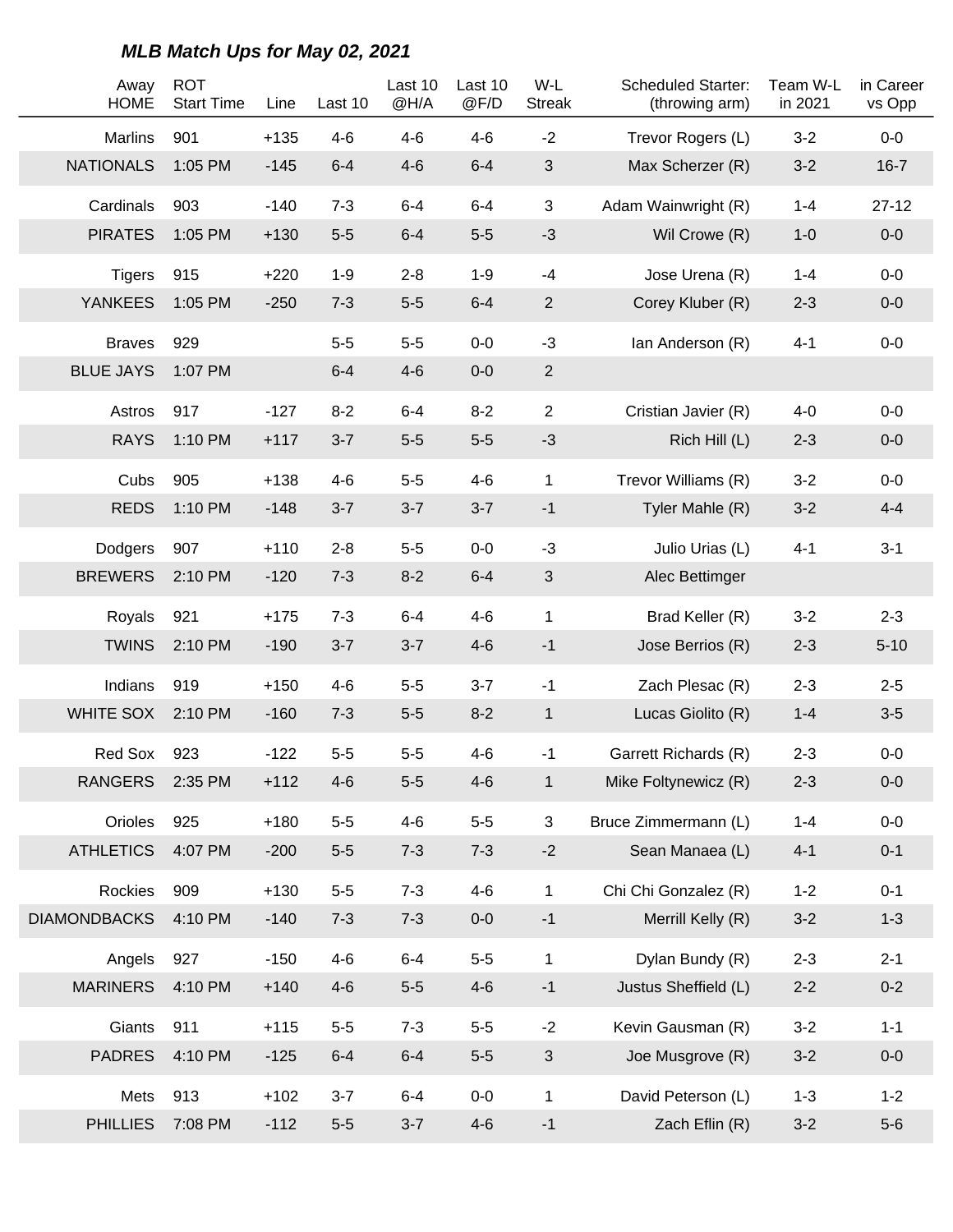#### **Team Comparison Table**

|                  |                 | Record        |         | # of Innings          |    |                | One Run         |                | Wire to Wire   |                | Walk Off         |                | Extra Inning     | Runs<4                    | 4 <runs< th=""><th></th><th>Margin in Innings</th><th></th></runs<> |              | Margin in Innings      |         |
|------------------|-----------------|---------------|---------|-----------------------|----|----------------|-----------------|----------------|----------------|----------------|------------------|----------------|------------------|---------------------------|---------------------------------------------------------------------|--------------|------------------------|---------|
| Team             | W               |               |         | <b>Led Trail Tied</b> |    | W              | L               | W              | L              | W              | L                | W              | L                | W                         | L                                                                   | 123          | 456                    | 789     |
| Angels           | 13              | 12            | 89      | 91                    | 47 | 3              | 2               | $\overline{7}$ | 7              | $\mathbf{1}$   | $\mathbf{1}$     | 1              | $\mathbf{1}$     | 0                         | $\mathbf{1}$                                                        |              | $-0.36 - 0.40$         | 0.16    |
| Astros           | 15              | 12            | 110     | 70                    | 64 | 2              | 3               | 12             | $\overline{7}$ | 1              | 1                | 1              | 0                | 3                         | 2                                                                   | 0.78         | 0.04                   | 0.37    |
| <b>Athletics</b> | 16              | 12            | 86      | 106                   | 58 | 6              | 2               | 10             | 9              | 3              | 0                | 2              | 0                | 6                         | $\mathbf{1}$                                                        |              | $-0.64$ 0.04           | 0.25    |
| <b>Blue Jays</b> | 13              | 12            | 94      | 82                    | 48 | 4              | 2               | 9              | 6              | $\overline{2}$ | 1                | 2              | 1                | 3                         | 2                                                                   |              | 0.72 -0.08 0.08        |         |
| <b>Braves</b>    | 12              | 15            | 94      | 85                    | 60 | 5              | 6               | $\overline{7}$ | 9              | $\mathbf{1}$   | 3                | 0              | 4                | $\mathbf{1}$              | 6                                                                   |              | $-0.37 -0.07$ 0.22     |         |
| <b>Brewers</b>   | 17              | 10            | 114     | 68                    | 65 | 5              | 2               | 10             | 7              | 2              | $\Omega$         | 3              | 1                | 3                         | 1                                                                   |              | $0.63 - 0.30 - 0.04$   |         |
| Cardinals        | 15              | 12            | 111     | 92                    | 41 | 2              | 3               | 10             | 9              | $\mathbf{1}$   | $\Omega$         | $\mathbf{1}$   | 0                | $\overline{2}$            | 2                                                                   |              | 0.33 0.15 0.07         |         |
| Cubs             | 12              | 15            | 90      | 120                   | 35 | 4              | 2               | 7              | 9              | 1              | 0                | 1              | 1                | 3                         | 2                                                                   |              | $-0.04 -0.37 -0.04$    |         |
| Diamondbacks     | 14              | 13            | 95      | 108                   | 39 | 1              | 4               | 6              | 9              | $\mathbf 0$    | $\mathbf{1}$     | 3              | $\mathbf{1}$     | $\mathbf{1}$              | 5                                                                   |              | $0.33 - 0.30 - 0.22$   |         |
| Dodgers          | 16              | 12            | 129     | 72                    | 56 | 4              | 7               | 10             | 5              | $\mathbf 0$    | 2                | 1              | 4                | 4                         | 4                                                                   | 1.07         | $0.32 - 0.21$          |         |
| Giants           | 16              | 11            | 110     | 69                    | 68 | 6              | 4               | 11             | 3              | $\mathbf 0$    | 3                | $\mathbf{1}$   | 3                | $\overline{7}$            | 4                                                                   |              | 0.44 0.44 -0.07        |         |
| Indians          | 12              | 13            | 74      | 107                   | 47 | 0              | 4               | 4              | $\overline{7}$ | 1              | 2                | 2              | 1                | 1                         | 1                                                                   |              | $-1.12$ 0.48 0.32      |         |
| <b>Mariners</b>  | 15              | 13            | 76      | 115                   | 57 | $\overline{7}$ | 4               | $\overline{7}$ | 7              | $\overline{2}$ | $\mathbf{1}$     | 3              | 0                | $\overline{2}$            | 4                                                                   |              | $-0.57 -0.14$ 0.36     |         |
| <b>Marlins</b>   | 11              | 15            | 72      | 96                    | 70 | $\overline{2}$ | 7               | 5              | 8              | 1              | 3                | 3              | 1                | $\overline{2}$            | 2                                                                   |              | $-0.38$ 0.27           | 0.23    |
| Mets             | 10              | 11            | 66      | 78                    | 39 | 5              | 4               | $\overline{7}$ | 8              | $\overline{2}$ | $\mathbf{1}$     | 0              | $\mathbf{1}$     | $\overline{2}$            | 0                                                                   |              | $-0.33 - 0.62$ 0.38    |         |
| Nationals        | 11              | 12            | 64      | 85                    | 55 | 5              | 2               | 8              | 8              | 3              | 0                | 1              | 0                | 4                         | 5                                                                   |              | $-0.48 - 0.09 - 0.17$  |         |
| Orioles          | 13              | 14            | 90      | 86                    | 64 | 4              | 3               | 8              | 11             | $\overline{2}$ | $\mathbf{1}$     | 2              | 2                | $\overline{2}$            | $\mathbf{1}$                                                        |              | 0.22 -0.70 0.19        |         |
| Padres           | 16              | 12            | 103     | 97                    | 55 | 4              | 3               | 8              | $\overline{7}$ | 0              | 0                | 1              | 2                | 5                         | 1                                                                   |              | 0.07 -0.07 0.86        |         |
| <b>Phillies</b>  | 13              | 14            | 95      | 89                    | 58 | 6              | 5               | 8              | 5              | $\overline{2}$ | 3                | 1              | $\mathbf{1}$     | 5                         | $\mathbf{1}$                                                        |              | $0.48 - 0.41 - 0.67$   |         |
| <b>Pirates</b>   | 12              | 14            | 92      | 110                   | 29 | 3              | 1               | 7              | 10             | 0              | 0                | 1              | 0                | $\overline{2}$            | 2                                                                   |              | $-0.69 - 0.42 0.19$    |         |
| Rangers          | 12              | 16            | 87      | 111                   | 56 | 2              | 3               | 8              | 11             | $\mathbf{1}$   | $\mathbf{1}$     | 2              | 0                | $\overline{2}$            | 2                                                                   |              | $-0.39$ $0.25$ $-0.64$ |         |
| Rays             | 13              | 15            | 97      | 92                    | 66 | 3              | 5               | 8              | 7              | 0              | 2                | $\Omega$       | 3                | 3                         | 3                                                                   | 0.00         | 0.07                   | $-0.29$ |
| <b>Red Sox</b>   | 17              | 11            | 106     | 91                    | 50 | 5              | $\overline{2}$  | 5              | 9              | $\mathbf{1}$   | 1                | $\overline{2}$ | 1                | 3                         | $\mathbf{1}$                                                        | $-0.04$ 0.79 |                        | 0.07    |
| Reds             |                 | 12 14         |         | 92 105 41             |    | 3              | 4               | 6              | 8              | $\mathbf 1$    | $\boldsymbol{0}$ | 3              | $\overline{2}$   | $\sqrt{2}$                | 4                                                                   |              | 0.27 0.81 -0.73        |         |
| Rockies          |                 | 10 17         |         | 83 117 41             |    | $\mathbf{1}$   | $\overline{4}$  | $\overline{4}$ | 9              | $\mathbf{1}$   | $\mathbf 0$      | $\mathbf 1$    | $\mathbf{1}$     | $\pmb{0}$                 | 5                                                                   |              | $-0.93$ 0.48 0.19      |         |
| Royals           | 16              | 9             | 95      | 77                    | 50 | 6              | $\mathbf{1}$    | 11             | 8              | $\overline{2}$ | $\mathbf 0$      | 1              | $\boldsymbol{0}$ | 6                         | 1                                                                   |              | $-0.20$ $0.56$ $-0.16$ |         |
| <b>Tigers</b>    | 8               | 20            |         | 65 130                | 50 | $\overline{2}$ | $5\phantom{.0}$ | $\overline{4}$ | 14             | $\mathbf{1}$   | $\mathbf{1}$     | $\mathbf{1}$   | $\pmb{0}$        | $\mathbf 1$               | $\mathbf{1}$                                                        |              | $-0.57 -1.25 -0.36$    |         |
| Twins            | 9               | 16            | 91      | 74                    | 57 | $\overline{2}$ | 6               | $\overline{7}$ | $\overline{7}$ | $\mathbf 1$    | $\overline{4}$   | $\mathbf 0$    | 5                | 3                         | 3                                                                   |              | $0.64 - 0.36 - 0.28$   |         |
| <b>White Sox</b> | 15 <sub>1</sub> | 11            | 123, 52 |                       | 53 | 3              | $\overline{2}$  | 12             | $\overline{2}$ | $\overline{2}$ | $\mathbf{1}$     | $\overline{0}$ | $\overline{2}$   | $\ensuremath{\mathsf{3}}$ | $\mathbf 0$                                                         |              | 1.23 0.42 -0.27        |         |
| Yankees          |                 | $13 \quad 14$ |         | 86 104 57             |    | 1              | 4               | $\overline{7}$ | $\overline{7}$ | $\mathbf 0$    | $\overline{a}$   | $\mathbf 1$    | 3                | 3                         | 1                                                                   |              | $-0.22$ 0.37 0.26      |         |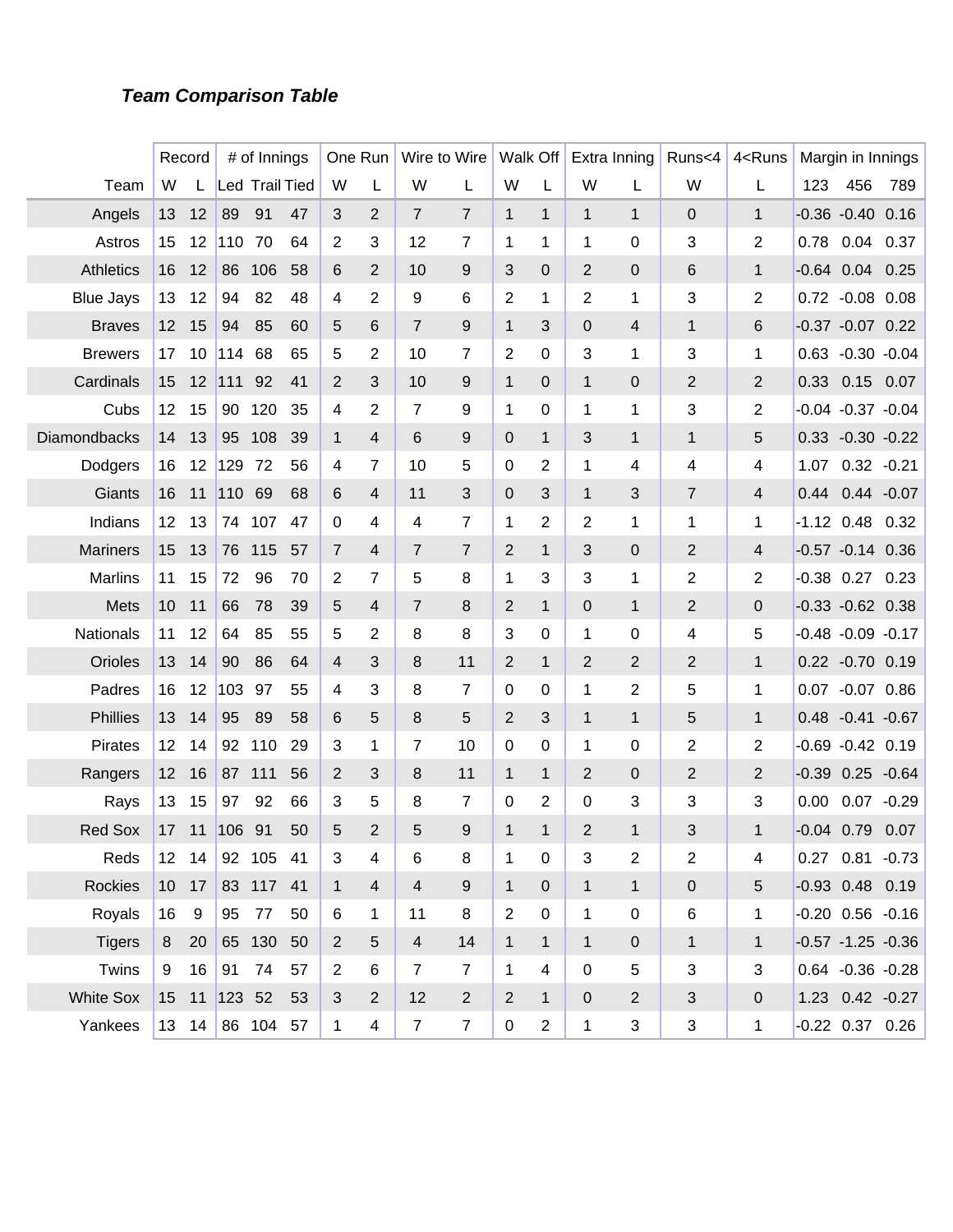# **Team - Opponent Comparison Table**

|                     | Scored           | in 1st         | Wins with<br><b>Fewer Hits</b> |                | <b>Starter</b><br>Innings Pitched |      | <b>Pitchers</b> | Used      | Quality        | <b>Starts</b>    | <b>Hits</b>                | per Run   | <b>Team LOB</b><br>per Run |                              |      | Extra<br><b>Base Hits</b> |
|---------------------|------------------|----------------|--------------------------------|----------------|-----------------------------------|------|-----------------|-----------|----------------|------------------|----------------------------|-----------|----------------------------|------------------------------|------|---------------------------|
| Team                | Team Opp         |                | Team                           | Opp            | Team                              | Opp  |                 |           |                |                  | Team Opp Team Opp Team Opp |           | Team Opp Team Opp          |                              |      |                           |
| Angels              | 9                | 8              | 3                              | 5              | 4.61                              | 4.67 | 4.56            | 4.12      | $\overline{7}$ | $\overline{7}$   | 1.85                       | 1.53      |                            |                              |      | 2.96 2.72                 |
| Astros              | $\overline{7}$   | 5              | $\overline{2}$                 | $\overline{2}$ | 5.19                              | 5.47 | 3.93            | 4.22      | 9              | 13               | 1.74                       | 1.93      | $\blacksquare$             | $\blacksquare$               | 2.93 | 2.56                      |
| <b>Athletics</b>    | 6                | $\overline{7}$ | 9                              | $\mathbf 0$    | 5.31                              | 5.21 | 4.33            | 4.15      | 13             | 10               | 1.67                       | 2.00      |                            | $\overline{\phantom{a}}$     | 2.70 | 2.93                      |
| <b>Blue Jays</b>    | 8                | 5              | 1                              | 4              | 4.35                              | 4.57 | 4.76            | 4.16      | 7              | 6                | 1.72                       | 2.03      | $\blacksquare$             | $\blacksquare$               | 2.28 | 2.84                      |
| <b>Braves</b>       | 9                | $\overline{7}$ | $\overline{2}$                 | 3              | 5.05                              | 5.10 | 4.62            | 4.65      | $\overline{7}$ | 9                | 1.61                       | 1.62      |                            | $\overline{\phantom{a}}$     | 2.81 | 2.88                      |
| <b>Brewers</b>      | 7                | 5              | $\overline{2}$                 | $\overline{2}$ | 5.20                              | 4.88 | 4.48            | 4.70      | 12             | 10               | 1.75                       | 1.85      | $\blacksquare$             | $\qquad \qquad \blacksquare$ | 2.11 | 2.44                      |
| Cardinals           | 8                | 8              | $\overline{4}$                 | $\overline{2}$ | 5.23                              | 5.40 | 4.37            | 4.19      | $9\,$          | 11               | 1.59                       | 1.73      |                            | $\overline{\phantom{a}}$     | 2.33 | 2.48                      |
| Cubs                | 9                | 10             | $\overline{2}$                 | 1              | 4.67                              | 4.71 | 5.00            | 4.88      | 7              | 6                | 1.62                       | 1.71      | $\overline{\phantom{a}}$   | $\blacksquare$               | 2.50 | 2.69                      |
| <b>Diamondbacks</b> | $6\phantom{1}$   | 8              | 3                              | 1              | 5.15                              | 4.86 | 4.41            | 4.93      | $\overline{7}$ | 8                | 1.58                       | 1.68      | $\overline{\phantom{m}}$   | $\overline{\phantom{a}}$     | 3.07 | 3.19                      |
| Dodgers             | $\overline{7}$   | 6              | 3                              | 4              | 5.92                              | 4.94 | 4.32            | 4.96      | 18             | 7                | 1.67                       | 2.01      | $\blacksquare$             | $\blacksquare$               | 2.54 | 1.75                      |
| Giants              | 6                | 6              | $\overline{2}$                 | $\overline{2}$ | 5.90                              | 5.04 | 4.37            | 4.63      | 13             | $\overline{7}$   | 1.81                       | 2.01      | $\overline{\phantom{m}}$   | $\overline{\phantom{a}}$     | 2.81 | 2.04                      |
| Indians             | 6                | 8              | 1                              | $\overline{2}$ | 5.32                              | 5.37 | 4.16            | 4.04      | 12             | 8                | 1.69                       | 1.69      | $\blacksquare$             | $\blacksquare$               | 2.88 | 2.56                      |
| <b>Mariners</b>     | $\overline{7}$   | $\overline{7}$ | 3                              | $\mathbf{1}$   | 4.96                              | 5.35 | 4.00            | 4.21      | $\,8\,$        | 8                | 1.60                       | 1.69      |                            | $\overline{\phantom{a}}$     | 2.68 | 2.43                      |
| Marlins             | 6                | 6              | 1                              | 5              | 5.06                              | 5.53 | 4.77            | 4.54      | 11             | 10               | 1.85                       | 1.87      | $\blacksquare$             | $\blacksquare$               | 2.54 | 2.58                      |
| Mets                | 5                | 3              | $\mathbf{1}$                   | 5              | 5.54                              | 5.17 | 3.76            | 4.05      | 12             | 6                | 2.43                       | 1.72      | $\overline{\phantom{a}}$   | $\overline{\phantom{a}}$     | 1.76 | 1.86                      |
| Nationals           | $\overline{7}$   | 6              | 1                              | 4              | 5.06                              | 5.32 | 4.52            | 4.13      | 9              | 10               | 2.25                       | 1.65      | $\overline{\phantom{a}}$   | $\overline{\phantom{m}}$     | 2.35 | 2.52                      |
| Orioles             | $\overline{7}$   | 6              | 3                              | $\overline{2}$ | 4.91                              | 5.32 | 4.50            | 4.08      | $\overline{7}$ | 11               | 1.99                       | 1.95      | $\overline{\phantom{m}}$   | $\overline{\phantom{a}}$     | 2.65 | 2.46                      |
| Padres              | 8                | 5              | 1                              | $\pmb{0}$      | 4.75                              | 5.33 | 5.00            | 4.75      | 8              | 15               | 1.90                       | 1.98      | $\blacksquare$             | $\qquad \qquad \blacksquare$ | 2.14 | 2.29                      |
| Phillies            | $\overline{7}$   | $\overline{7}$ | 5                              | $\overline{2}$ | 5.54                              | 5.37 | 4.00            | 4.33      | $9\,$          | 10               | 2.00                       | 1.85      | $\overline{\phantom{a}}$   | $\overline{\phantom{a}}$     | 2.07 | 2.67                      |
| <b>Pirates</b>      | $\,8\,$          | 15             | $\mathbf 0$                    | 1              | 4.65                              | 5.05 | 4.62            | 4.23      | 4              | 10               | 1.91                       | 1.61      | $\blacksquare$             | $\overline{\phantom{a}}$     | 2.54 | 2.92                      |
| Rangers             | 7                | 9              | 4                              | $\overline{2}$ | 4.88                              | 4.87 | 3.89            | 4.39      | 9              | $\overline{7}$   | 1.94                       | 1.92      | $\overline{\phantom{m}}$   | $\overline{\phantom{a}}$     | 2.07 | 3.14                      |
| Rays                | 8                | $\overline{7}$ | $\overline{2}$                 | 3              | 4.80                              | 5.05 | 4.00            | 4.29      | 7              | 11               | 1.84                       | 1.76      | $\overline{\phantom{a}}$   | $\blacksquare$               |      | 2.86 2.64                 |
| Red Sox             | $\overline{7}$   | 13             | $\overline{c}$                 | $\overline{c}$ | 5.15                              | 4.69 | 4.21            | 4.14      | 6              | 9                |                            | 1.81 1.90 |                            |                              |      | 3.14 2.46                 |
| Reds                | $\overline{7}$   | 8              | $\pmb{0}$                      | 3              | 4.99                              | 5.14 | 4.58            | 4.50      | 5              | 6                |                            | 1.57 1.53 | $\blacksquare$             | $\overline{\phantom{a}}$     |      | 3.35 2.62                 |
| <b>Rockies</b>      | $\boldsymbol{9}$ | $\bf 8$        | $\overline{2}$                 | 1              | 5.21                              | 5.69 |                 | 4.41 3.93 | 12             | $\boldsymbol{9}$ |                            | 1.70 1.75 | ۰                          | $\overline{\phantom{a}}$     |      | 2.44 2.96                 |
| Royals              | 5                | $\overline{7}$ | 4                              | $\mathbf 0$    | 4.85                              | 4.87 |                 | 4.48 4.04 | 8              | $\overline{7}$   |                            | 1.67 1.79 | $\blacksquare$             | $\blacksquare$               |      | 2.68 2.40                 |
| <b>Tigers</b>       | $\sqrt{5}$       | 8              | $\overline{2}$                 | $\overline{4}$ | 5.02                              | 5.68 | 3.96 3.71       |           | 10             | 16               |                            | 2.20 1.62 | $\overline{\phantom{a}}$   | $\overline{\phantom{a}}$     |      | 2.18 2.96                 |
| Twins               | $\boldsymbol{9}$ | 3              | 1                              | $\mathbf{2}$   | 5.09                              | 5.16 |                 | 4.00 3.96 | $\overline{7}$ | 8                |                            | 1.74 1.62 | $\blacksquare$             | $\blacksquare$               |      | 3.00 3.00                 |
| <b>White Sox</b>    | $9\,$            | $\overline{4}$ | 3                              | $\sqrt{3}$     | 5.35                              | 4.37 | 3.88 4.19       |           | $\overline{7}$ | 8                |                            | 1.67 1.83 | ۰                          | -                            |      | 2.65 1.96                 |
| Yankees             | $\sqrt{3}$       | $\overline{7}$ | $\overline{c}$                 | 3              | 4.94                              | 4.48 |                 | 4.07 4.67 | 9              | 6                |                            | 1.85 1.95 | $\blacksquare$             | $\blacksquare$               |      | $2.37$ 2.44               |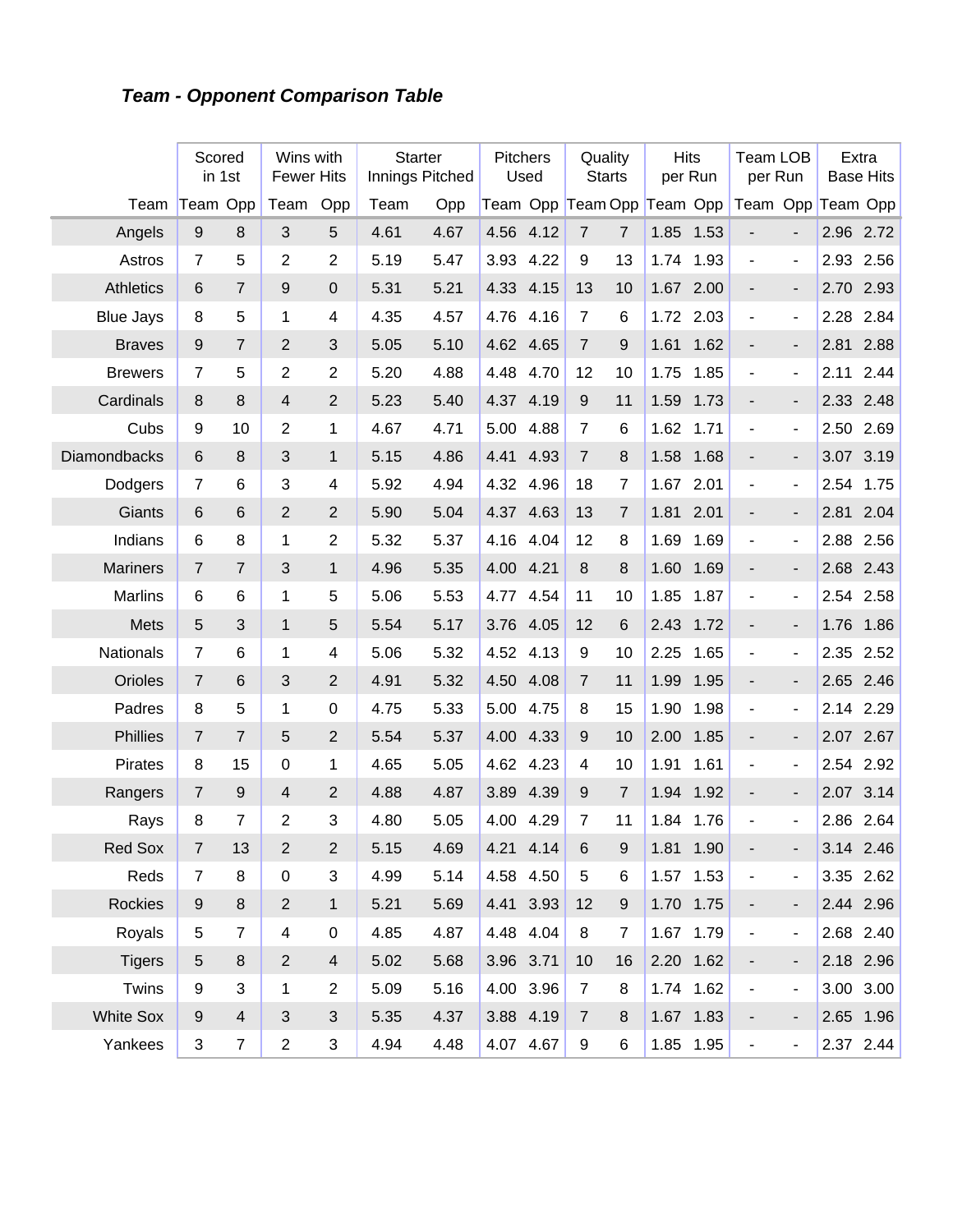#### **Recent Numbers for the Marlins and NATIONALS**

|                                                     |          |                         | Runs         | Hits.                                                   | Walks             | TLOB              |            |                                   |          |                                        |                 |                                 |              |                |                       |                |
|-----------------------------------------------------|----------|-------------------------|--------------|---------------------------------------------------------|-------------------|-------------------|------------|-----------------------------------|----------|----------------------------------------|-----------------|---------------------------------|--------------|----------------|-----------------------|----------------|
|                                                     |          |                         | W L Team Opp | Team Opp                                                |                   | Team Opp Team Opp | <b>SIP</b> | PU                                |          |                                        |                 | Line F D OU Marg O U Total @H/A |              |                |                       |                |
| Marlins last 1                                      | $\Omega$ | $\overline{\mathbf{1}}$ |              | 2.00 7.00 4.00 12.00 6.00 2.00                          |                   |                   | 3.67       | 5.00                              | $+145$ 0 |                                        | $\overline{1}$  | 0.50                            | $\mathbf{1}$ | $\overline{0}$ | 8.50                  |                |
| Marlins last 3                                      |          |                         |              | 1 2 3.00 3.67 5.33 9.33                                 | 7.00 1.33         |                   |            | $5.89$ 4.00 +106 2 1              |          |                                        |                 | $-1.50$                         | $\mathbf{1}$ | $\mathbf{1}$   | 8.17                  | 3              |
| Marlins last 7                                      |          |                         |              | $3 \quad 4 \quad 4.14 \quad 3.14 \quad 6.86 \quad 8.29$ | 4.43 1.29         |                   |            | $4.86$ 4.29 + 131 2               |          |                                        | -5              | $-0.50$                         | 3            |                | 2 7.79                | $\overline{7}$ |
| Marlins last 30                                     |          |                         |              |                                                         |                   |                   |            |                                   |          |                                        |                 |                                 |              |                |                       |                |
| Marlins 2021                                        |          |                         |              | $11 \t15 \t4.08 \t3.85 \t7.54 \t7.19 \t3.46 \t2.96$     |                   |                   |            | $5.06$ 4.77 + 125 8               |          |                                        | 17 <sup>1</sup> | 0.06                            |              |                | 11 12 7.87            | 15             |
| vs Nationals                                        |          |                         |              | $0$ 2 1.50 4.50 5.50 10.50 5.50 2.00                    |                   |                   |            | $5.33$ 4.50 + 115 1 1             |          |                                        |                 | $-2.25$                         | $\mathbf 1$  | $\mathbf{1}$   | 8.25                  | 2              |
| Nationals last 1                                    |          | $1\quad 0$              |              | $\vert 7.00 \vert 2.00 \vert 12.00 \vert 4.00 \vert$    | $2.00 \quad 6.00$ |                   | 7.00       | 3.00                              | $-155$   | $\begin{array}{ccc} 1 & 0 \end{array}$ |                 | 0.50                            | $\mathbf 1$  | $\Omega$       | 8.50                  |                |
| Nationals last 3 3 0 5.67 1.67 10.67 5.33 2.00 5.00 |          |                         |              |                                                         |                   |                   |            | $6.00 \mid 4.33 \mid +105 \mid 1$ |          |                                        | 2               | $-1.33$                         | 2            | 1              | 8.67                  | 2              |
| Nationals last 7                                    |          |                         |              | 4 3 4.14 3.57 8.29 7.29                                 | 2.29 3.86         |                   |            | $5.43$ 4.14 + 137 2               |          |                                        | -5              | $-0.43$                         | 3            | 3              | 8.14                  | 2              |
| Nationals last 30                                   |          |                         |              |                                                         |                   |                   |            |                                   |          |                                        |                 |                                 |              |                |                       |                |
| Nationals 2021                                      |          |                         |              | $11 \t12 \t3.65 \t4.35 \t8.22 \t7.17$                   | 2.57 3.74         |                   |            | $5.06$   4.52 + 112 10 13         |          |                                        |                 | 0.02                            |              |                | $9 \mid 13 \mid 7.98$ | 12             |
| vs Marlins 2 0 4.50 1.50 10.50 5.50                 |          |                         |              |                                                         | 2.00 5.50         |                   | 6.00       | $ 4.50 $ -120   1                 |          |                                        | $\overline{1}$  | $-2.25$                         | $\mathbf{1}$ | 1              | 8.25                  | 2              |

# **Trevor Rogers (L) Starting for the Marlins in 2021**

| Starter<br>W L | Team<br>W L                               | Innings | Pitched |                                  |      |             |                         | ERA WHIP Strike Outs Hits Walks |          | <b>Strikes</b> | per Ball Net Units: @H/A |   |                     | @F/D                                                                                          |
|----------------|-------------------------------------------|---------|---------|----------------------------------|------|-------------|-------------------------|---------------------------------|----------|----------------|--------------------------|---|---------------------|-----------------------------------------------------------------------------------------------|
| $3 - 1$        | $3-2$                                     |         | 5.60    | 1.29                             | 1.00 | 7.60        | 3.60                    | 2.00                            |          | 2.10           | $+$ \$288                |   | $+$ \$295 $+$ \$295 |                                                                                               |
|                |                                           |         |         |                                  |      |             |                         |                                 |          |                |                          |   | Ground Fly Strikes  | Date Site Opponent Final Line Total W/L IP SERA Hits Walks HR SO Balls Balls per Ball Pitches |
|                | Apr 26 A Brewers 8-0 +160 6.5 W 6.00 0.00 |         |         |                                  |      |             | $6\overline{6}$         | $\overline{0}$                  | $\Omega$ | $\overline{7}$ | $\overline{4}$           | 2 | 2.70                | 85                                                                                            |
| Apr 21 $H$     |                                           |         |         | Orioles 3-0 -160 7.5 W 7.00 0.00 |      |             | $\overline{4}$          | $\mathbf{1}$                    | $\Omega$ | - 8            | 5                        | 4 | 2.73                | 82                                                                                            |
| Apr 15 A       | Braves                                    |         |         | 6-7 +162 8.5                     |      | 5.00 3.60 3 |                         | 3                               |          | $1 \quad 7$    | $\overline{1}$           | 3 | 1.79                | 95                                                                                            |
| Apr 10 A       | Mets                                      |         |         | $3-0$ +235 6.5                   |      | W 6.00 0.00 | $\overline{\mathbf{3}}$ | 2                               | $\Omega$ | 10             | 3                        | 3 | 2.15                | 82                                                                                            |
|                | Apr 05 H Cardinals 1-4 -107 8.0           |         |         |                                  |      | L 4.00 4.50 | $\overline{2}$          | 4                               | $\Omega$ | - 6            | 2                        | 4 | 1.48                | 77                                                                                            |

# **Max Scherzer (R) Starting for the Nationals in 2021**

|            | Starter<br>W L | Team<br>W L               | Innings<br>Pitched ERA WHIP Strike Outs Hits Walks |      |                |      |              |      |                                               |                         |              | <b>Strikes</b> |                | per Ball Net Units: @H/A                           |   |                     | @F/D |     |
|------------|----------------|---------------------------|----------------------------------------------------|------|----------------|------|--------------|------|-----------------------------------------------|-------------------------|--------------|----------------|----------------|----------------------------------------------------|---|---------------------|------|-----|
|            | $1 - 2$        | $3-2$                     | 6.00                                               | 3.00 |                | 0.93 |              | 7.60 | 4.40                                          | 1.20                    |              | 1.75           |                | $+$ \$85                                           |   | $+$ \$300 $+$ \$185 |      |     |
|            | Date Site      | Opponent                  |                                                    |      |                |      |              |      | Final Line Total W/L IP SERA Hits Walks HR SO |                         |              |                |                | Ground Fly Strikes<br>Balls Balls per Ball Pitches |   |                     |      |     |
| Apr 27 A   |                | Blue Jays                 |                                                    |      | 5-9 -115 8.5   |      |              |      | L 5.00 9.00 8                                 |                         | 2            | 2 5            |                | 4                                                  | 4 | 1.69                |      | 86  |
| Apr 21 $H$ |                | Cardinals                 |                                                    |      | 1-0 -170 7.5   |      |              |      | W 6.00 0.00                                   | $\overline{4}$          | $\sim$ 1     | $0 \quad 9$    |                | $\overline{1}$                                     | 3 | 1.87                |      | 109 |
| Apr $16$ H |                | Diamondbacks 1-0 -200 8.0 |                                                    |      |                |      |              |      | 7.00 0.00                                     | $\overline{2}$          | 2            | $\Omega$       | 10             | 2                                                  | 6 | 1.79                |      | 106 |
| Apr 11 A   |                | <b>Dodgers</b>            |                                                    |      | $0-3$ +155 7.5 |      | $\mathsf{L}$ |      | 6.00 1.50                                     | $\overline{\mathbf{3}}$ | $\mathbf{1}$ |                | 0 <sub>5</sub> | $\overline{4}$                                     | 4 | 1.50                |      | 90  |
| Apr $06$ H |                | <b>Braves</b>             |                                                    |      | 6-5 -130 7.5   |      |              |      | 6.00 6.00                                     | 5                       | $\Omega$     | $\overline{4}$ | -9             | 2                                                  | 4 | 1.94                |      | 91  |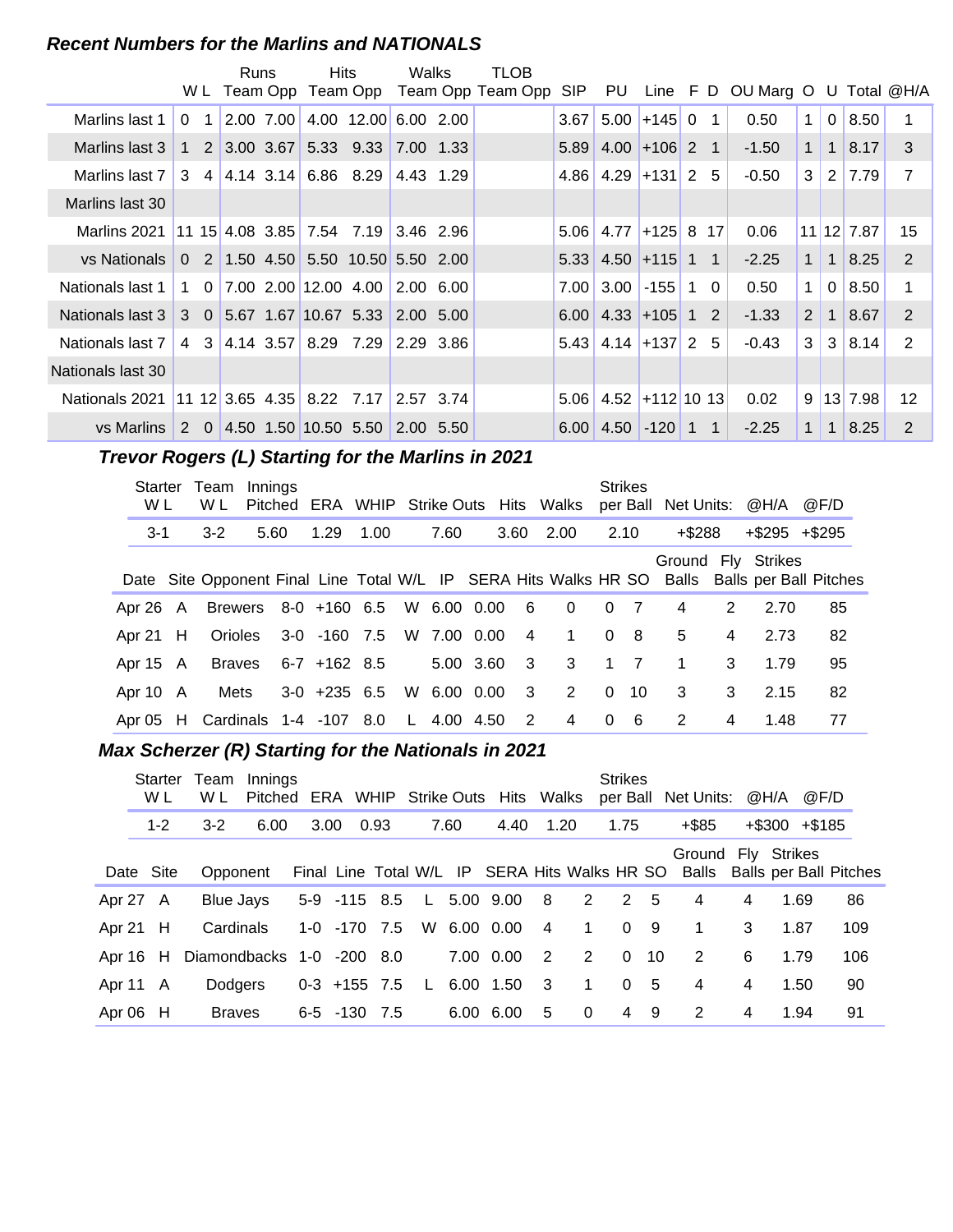#### **Recent Numbers for the Cardinals and PIRATES**

|                   | W L                        |                         | Runs<br>Team Opp                          | Hits |                      | Walks                         | TLOB<br>Team Opp Team Opp Team Opp | SIP  |                          |                  |              |                | PU Line F D OU Marg O U Total @H/A |                |                |              |               |
|-------------------|----------------------------|-------------------------|-------------------------------------------|------|----------------------|-------------------------------|------------------------------------|------|--------------------------|------------------|--------------|----------------|------------------------------------|----------------|----------------|--------------|---------------|
|                   |                            |                         |                                           |      |                      |                               |                                    |      |                          |                  |              |                |                                    |                |                |              |               |
| Cardinals last 1  | $1\quad 0$                 |                         | 12.00 5.00 15.00 9.00                     |      |                      | 4.00 2.00                     |                                    | 6.00 | 5.00                     | $-145$           | $\mathbf{1}$ | $\Omega$       | 9.50                               | $\mathbf 1$    | $\overline{0}$ | 7.50         |               |
| Cardinals last 3  | 3 0                        |                         | 7.67 3.67                                 |      | 9.67 7.67            | $\vert 2.33 \vert 4.00 \vert$ |                                    |      | $5.33$ $5.00$ $-112$ 1 2 |                  |              |                | 3.83                               | 2              | $\Omega$       | 7.50         | 2             |
| Cardinals last 7  | 2 <sup>1</sup><br>5        |                         | $5.29$ $3.14$ $8.43$ $6.14$ $2.00$ $3.00$ |      |                      |                               |                                    |      | $6.33 \mid 4.00 \mid$    | $-111$ 2 2       |              |                | 0.64                               | $\overline{2}$ | 4              | 7.79         | 2             |
| Cardinals last 30 |                            |                         |                                           |      |                      |                               |                                    |      |                          |                  |              |                |                                    |                |                |              |               |
| Cardinals 2021    |                            | 15 12 4.78 4.19         |                                           |      | 7.59 7.22 3.04 3.93  |                               |                                    | 5.23 | 4.37                     | $-102$ 11 12     |              |                | 0.85                               |                |                | $12$ 13 8.11 | 14            |
| vs Pirates        | $2\quad 0$                 |                         | $9.50$ 4.00 12.50 6.50 2.50 5.50          |      |                      |                               |                                    |      | $5.50$ $5.00$ $-120$ 1 1 |                  |              |                | 5.75                               | 2              | $\overline{0}$ | 7.75         | 2             |
| Pirates last 1    | $\Omega$<br>-1             |                         | 5.00 12.00 9.00 15.00 2.00 4.00           |      |                      |                               |                                    | 5.33 |                          | $5.00$ +135 0    |              | $\blacksquare$ | 9.50                               | $\mathbf 1$    | $\Omega$       | 7.50         |               |
| Pirates last 3    | $\cdot$ 3<br>$\Omega$      |                         | 4.67 9.33 7.00 12.33 6.00 4.00            |      |                      |                               |                                    |      | $4.22$ 4.67 + 108 1 2    |                  |              |                | 6.17                               | 3              | $\Omega$       | 7.83         | 3             |
| Pirates last 7    | 3<br>4                     |                         | 4.00 5.00                                 |      | 7.00 8.00 3.57 2.71  |                               |                                    |      | $5.10$ 4.14 + 129 2 5    |                  |              |                | 1.07                               | 3              | 3              | 7.93         | 4             |
| Pirates last 30   |                            |                         |                                           |      |                      |                               |                                    |      |                          |                  |              |                |                                    |                |                |              |               |
| Pirates 2021      |                            | $12 \t14 \t3.92 \t4.81$ |                                           | 7.50 | 7.73 3.54 3.38       |                               |                                    | 4.65 |                          | $4.62$ +146 2 24 |              |                | 0.63                               |                |                | 11 13 8.10   | 11            |
| vs Cardinals      | 2 <sup>1</sup><br>$\Omega$ |                         | 4.00 9.50                                 |      | 6.50 12.50 5.50 2.50 |                               |                                    | 5.17 |                          | $4.50 + 108$ 1 1 |              |                | 5.75                               | 2              | $\Omega$       | 7.75         | $\mathcal{P}$ |

# Adam Wainwright (R) Starting for the Cardinals in 2021

| Starter<br>W L | Team<br>W L                                 | Innings |                       |  |      |              |                | Pitched ERA WHIP Strike Outs Hits Walks |          | <b>Strikes</b>          |                |               | per Ball Net Units: @H/A @F/D |                                                                                               |
|----------------|---------------------------------------------|---------|-----------------------|--|------|--------------|----------------|-----------------------------------------|----------|-------------------------|----------------|---------------|-------------------------------|-----------------------------------------------------------------------------------------------|
| $0 - 3$        | $1 - 4$                                     | 5.73    | 4.08 1.26             |  | 6.40 |              | 6.00           | 1.20                                    |          | 1.87                    | -\$305         |               | $-$200 - $125$                |                                                                                               |
|                |                                             |         |                       |  |      |              |                |                                         |          |                         |                |               | Ground Fly Strikes            | Date Site Opponent Final Line Total W/L IP SERA Hits Walks HR SO Balls Balls per Ball Pitches |
| Apr 26 H       |                                             |         | Phillies 1-2 -105 8.0 |  |      | L 9.00 2.00  | - 6            | $\overline{0}$                          |          | 2 8                     | 9              | 3             | 2.34                          | 107                                                                                           |
|                | Apr 20 A Nationals 2-3 +115 9.0             |         |                       |  |      | 7.00 1.29    | 5              | $\overline{1}$                          |          | $1 \quad 10$            | 7              | $\mathcal{P}$ | 1.63                          | 100                                                                                           |
|                | Apr 14 H Nationals 0-6 -125 8.5 L 5.00 5.40 |         |                       |  |      |              | $\overline{7}$ | 2                                       |          | $1 \quad 7$             | $\overline{4}$ | $\mathcal{P}$ | 1.93                          | 85                                                                                            |
| Apr $08$ H     |                                             |         | Brewers 3-1 +125 7.5  |  |      | 5.00 1.80    | -5             | $\overline{2}$                          | $\Omega$ | - 6                     | 3              | 5             | 1.69                          | 94                                                                                            |
| Apr $03$ A     | Reds                                        |         | 6-9 +110 9.0          |  |      | L 2.67 20.25 | -7             | $\overline{1}$                          | 1        | $\overline{\mathbf{1}}$ | 2              | 2             | 1.80                          | 56                                                                                            |

# **Wil Crowe (R) Starting for the Pirates in 2021**

| Starter<br>W L | W L     | Team Innings<br>Pitched ERA WHIP Strike Outs Hits Walks per Ball Net Units: @H/A @F/D         |           |      |  |               | <b>Strikes</b> |                    |                |     |        |
|----------------|---------|-----------------------------------------------------------------------------------------------|-----------|------|--|---------------|----------------|--------------------|----------------|-----|--------|
| $0 - 0$        | $1 - 0$ | 4.00                                                                                          | 2.25 1.50 | 3.00 |  | 4.00 2.00     | 1.45           | +\$175             |                | \$0 | +\$175 |
|                |         |                                                                                               |           |      |  |               |                | Ground Fly Strikes |                |     |        |
|                |         | Date Site Opponent Final Line Total W/L IP SERA Hits Walks HR SO Balls Balls per Ball Pitches |           |      |  |               |                |                    |                |     |        |
| Apr 25 A       | Twins   | 6-2 +175 8.5                                                                                  |           |      |  | 4.00 2.25 4 2 | $0 \quad 3$    | 4                  | $\overline{1}$ | 145 | 81     |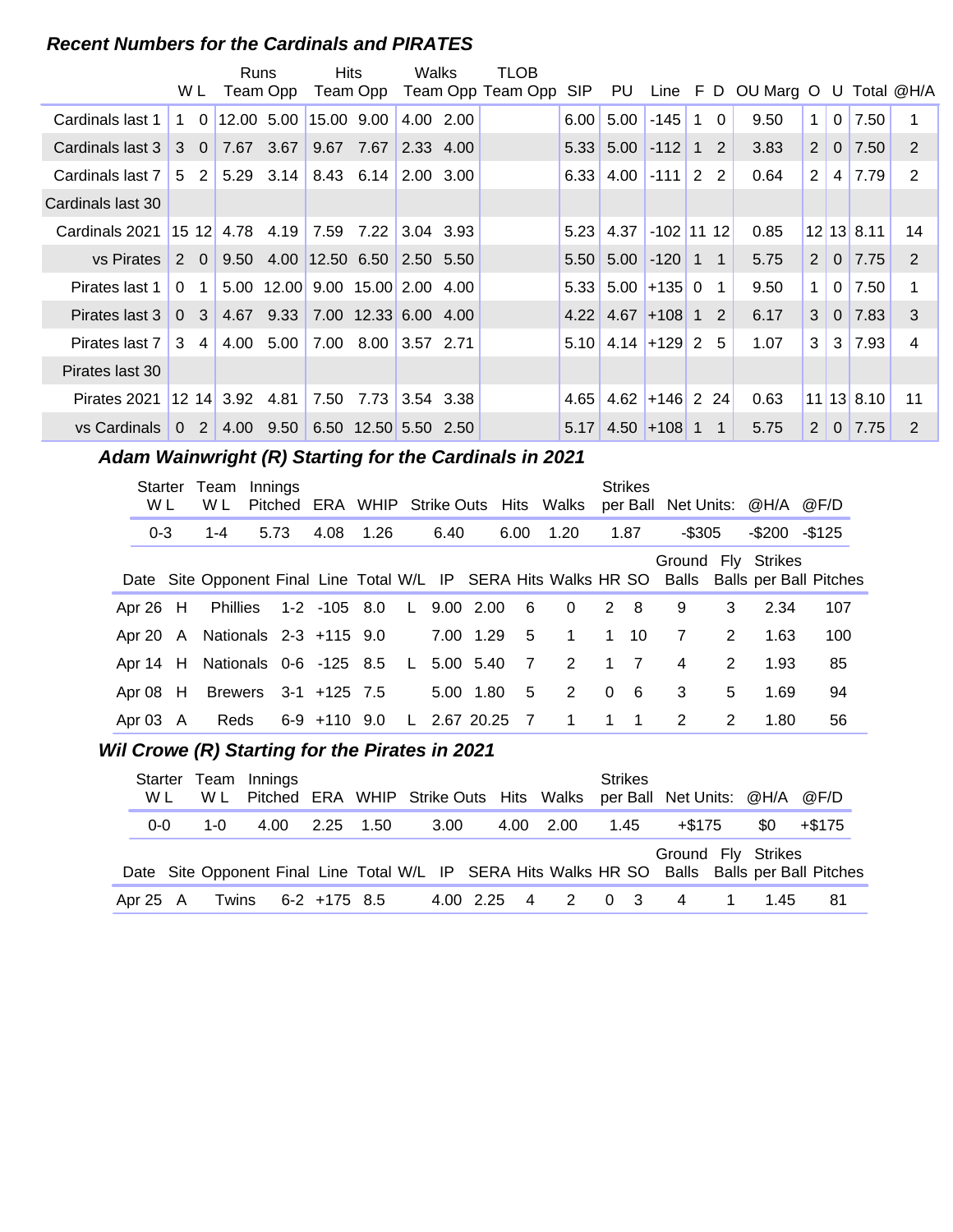#### **Recent Numbers for the Tigers and YANKEES**

|                                                                 |                |    | Runs | <b>Hits</b>                        |                                    | Walks |           | TLOB                                    |      |                        |                 |                |                                    |                |                |              |               |
|-----------------------------------------------------------------|----------------|----|------|------------------------------------|------------------------------------|-------|-----------|-----------------------------------------|------|------------------------|-----------------|----------------|------------------------------------|----------------|----------------|--------------|---------------|
|                                                                 |                |    |      |                                    |                                    |       |           | W L Team Opp Team Opp Team Opp Team Opp | SIP  |                        |                 |                | PU Line F D OU Marg O U Total @H/A |                |                |              |               |
| Tigers last 1                                                   | $\mathbf{0}$   | -1 |      |                                    | 4.00 6.00 7.00 8.00                |       | 6.00 6.00 |                                         | 5.00 |                        | $4.00 + 195$ 0  | $\overline{1}$ | 1.50                               | $\mathbf{1}$   | $\mathbf{0}$   | 8.50         |               |
| Tigers last 3                                                   |                |    |      |                                    |                                    |       |           |                                         | 3.00 |                        | $5.00$ +215 0 3 |                | 2.83                               | 3              | $\overline{0}$ | 7.50         | 3             |
| Tigers last 7   1   6   1.71   5.57   5.14   9.57   2.43   3.57 |                |    |      |                                    |                                    |       |           |                                         |      | $4.43$ 4.14 + 178 0 7  |                 |                | $-0.07$                            | 3              | 4              | 7.36         | 5             |
| Tigers last 30                                                  |                |    |      |                                    |                                    |       |           |                                         |      |                        |                 |                |                                    |                |                |              |               |
| Tigers 2021                                                     |                |    |      |                                    | 8 20 2.82 4.96 6.21 8.04 2.46 3.89 |       |           |                                         |      | $5.02$ 3.96 + 149 3 25 |                 |                | $-0.27$                            |                |                | 10 18 8.05   | 15            |
| vs Yankees                                                      | $\Omega$       |    |      |                                    | 2 2.00 8.00 5.50 11.50 3.50 5.50   |       |           |                                         |      | $4.00$ 4.50 + 252 0    |                 | $\overline{2}$ | 1.75                               | $\overline{2}$ | $\overline{0}$ | 8.25         | 2             |
| Yankees last 1                                                  | 1 0            |    |      | $ 6.00 \t4.00 8.00$                | 7.00                               |       | 6.00 6.00 |                                         | 5.00 | 5.00                   | $-220$   1      | $\Omega$       | 1.50                               | $\mathbf{1}$   | $\Omega$       | 8.50         | 1             |
| Yankees last 3                                                  |                |    |      |                                    | 2 1 6.33 2.67 10.33 6.00 6.00 3.00 |       |           |                                         |      | 5.33 4.67              | $-252$ 3 0      |                | 0.50                               | 2              | $\mathbf{1}$   | 8.50         | 2             |
| Yankees last 7                                                  | $\overline{4}$ |    |      |                                    | 3 5.14 2.86 9.29 6.57              |       | 4.86 2.43 |                                         |      | $5.38$ 3.86 -199 7     |                 | 0 <sub>1</sub> | $-0.71$                            | 3              | 4              | 8.71         | 2             |
| Yankees last 30                                                 |                |    |      |                                    |                                    |       |           |                                         |      |                        |                 |                |                                    |                |                |              |               |
| Yankees 2021                                                    |                |    |      | $13 \; 14 \; 4.00 \; 3.56 \; 7.41$ | 6.93                               |       | 4.41 2.70 |                                         | 4.94 | 4.07                   | $-167$ 24 2     |                | $-1.09$                            |                |                | $10$ 17 8.65 | 13            |
|                                                                 |                |    |      |                                    | vs Tigers 2 0 8.00 2.00 11.50 5.50 |       | 5.50 3.50 |                                         |      | $5.50$ 4.50            | $-290$ 2 0      |                | 1.75                               | 2              | $\Omega$       | 8.25         | $\mathcal{P}$ |

# **..........Jose Urena (R) Starting for the Tigers in 2021**

| W L        | Starter Team Innings<br>W L                   |      |                                    |  |      |                | Pitched ERA WHIP Strike Outs Hits Walks                                                       |      | <b>Strikes</b> |                         |             | per Ball Net Units: @H/A @F/D |       |  |
|------------|-----------------------------------------------|------|------------------------------------|--|------|----------------|-----------------------------------------------------------------------------------------------|------|----------------|-------------------------|-------------|-------------------------------|-------|--|
| $1 - 3$    | $1 - 4$                                       | 5.73 | 3.77 1.43                          |  | 4.20 |                | 5.20 3.00                                                                                     | 1.41 |                | $-$ \$210               |             | $+\$10$                       | -\$90 |  |
|            |                                               |      |                                    |  |      |                | Date Site Opponent Final Line Total W/L IP SERA Hits Walks HR SO Balls Balls per Ball Pitches |      |                |                         |             | Ground Fly Strikes            |       |  |
|            | Apr 27 A White Sox 5-2 +210 7.5 W 7.00 1.29 7 |      |                                    |  |      |                | 3 0 2                                                                                         |      |                | 15                      | 3           | 1.39                          | 98    |  |
| Apr 22 $H$ |                                               |      | Pirates 2-4 -120 8.5               |  |      |                | 7.00 2.57 5 1                                                                                 |      | 0 <sub>2</sub> | 10                      | 5           | 1.41                          | 89    |  |
|            | Apr 16 A Athletics 0-3 +175 8.0 L 7.00 2.57 7 |      |                                    |  |      |                | 2 0 8                                                                                         |      |                | 7                       | $\mathbf 1$ | 2.68                          | 81    |  |
| Apr 11 A   |                                               |      | Indians 2-5 +165 9.0 L 4.67 3.86 3 |  |      |                | 5 <sub>5</sub>                                                                                |      | $0\quad 4$     | -6                      | $\Omega$    | 1.24                          | 85    |  |
| Apr $05$ H |                                               |      | Twins 6-15 +150 9.0 L 3.00 15.00   |  |      | $\overline{4}$ | $\overline{4}$                                                                                |      | 1 5            | $\overline{\mathbf{1}}$ | $\mathbf 1$ | 0.93                          | 81    |  |

# **..........Corey Kluber (R) Starting for the Yankees in 2021**

| W L      | Starter Team<br>W L                      | Innings |                      |                                   |      |               |                | Pitched ERA WHIP Strike Outs Hits Walks |                                          | <b>Strikes</b> |                |              | per Ball Net Units: @H/A @F/D |                                                                                               |
|----------|------------------------------------------|---------|----------------------|-----------------------------------|------|---------------|----------------|-----------------------------------------|------------------------------------------|----------------|----------------|--------------|-------------------------------|-----------------------------------------------------------------------------------------------|
| $1 - 2$  | $2 - 3$                                  | 4.33    |                      | 4.15 1.71                         | 3.80 |               | 4.80           | 2.60                                    |                                          | 1.60           | $-$200$        |              | -\$30                         | $-$ \$200                                                                                     |
|          |                                          |         |                      |                                   |      |               |                |                                         |                                          |                |                |              | Ground Fly Strikes            | Date Site Opponent Final Line Total W/L IP SERA Hits Walks HR SO Balls Balls per Ball Pitches |
| Apr 27 A |                                          |         | Orioles 5-1 -180 9.0 |                                   |      | W 6.67 1.35 6 |                | 2                                       | 0 <sub>5</sub>                           |                | 4              | 4            | 1.82                          | 96                                                                                            |
|          | Apr 21 H Braves 1-4 -130 8.5 L 4.67 3.86 |         |                      |                                   |      |               | $\overline{2}$ | $\overline{4}$                          | $0\quad 2$                               |                | $\overline{2}$ | 6            | 1.22                          | 91                                                                                            |
|          | Apr 14 A Blue Jays 4-5 -140 10.0         |         |                      |                                   |      | 4.00 6.75     | - 6            | 2                                       |                                          | $2 \quad 4$    | 6              | $\mathbf{1}$ | 1.85                          | 77                                                                                            |
| Apr 09 A |                                          |         |                      | Rays 5-10 -130 8.5 L 2.33 11.57 5 |      |               |                | 2                                       | $\begin{array}{ccc} & 0 & 3 \end{array}$ |                | 2              | $\mathbf{1}$ | 1.70                          | 62                                                                                            |
|          | Apr 03 H Blue Jays 5-3 -170 9.0          |         |                      |                                   |      | 4.00 2.25     | 5              | -3                                      | $\overline{1}$                           | 5              | 4              |              | 1.55                          | 74                                                                                            |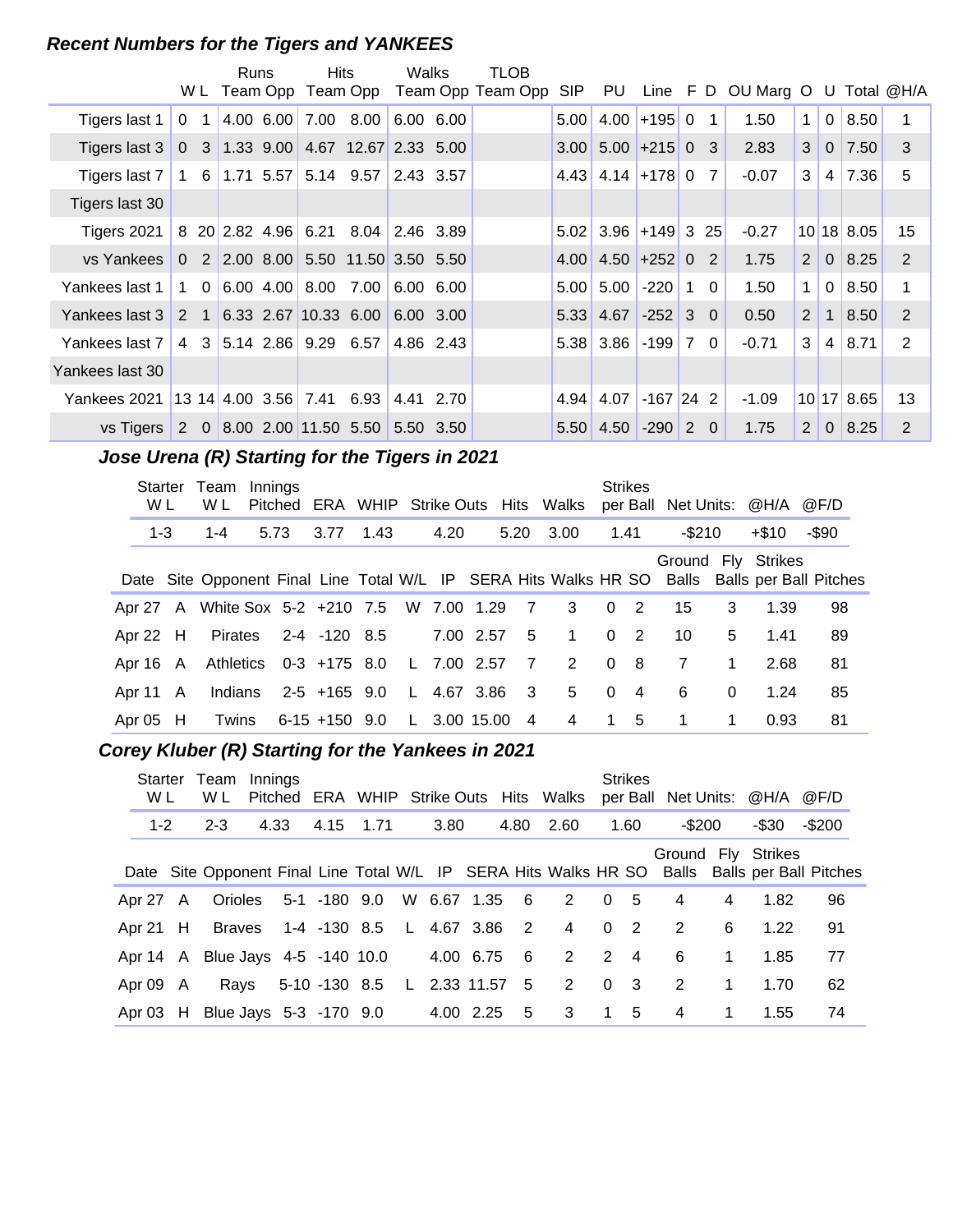#### **Recent Numbers for the Braves and BLUE JAYS**

|                                                                    |                | <b>Runs</b> | <b>Hits</b> |                                       | Walks | TLOB                                    |      |                            |                 |            |              |                      |                       |                |                |                 |
|--------------------------------------------------------------------|----------------|-------------|-------------|---------------------------------------|-------|-----------------------------------------|------|----------------------------|-----------------|------------|--------------|----------------------|-----------------------|----------------|----------------|-----------------|
|                                                                    |                |             |             |                                       |       | W L Team Opp Team Opp Team Opp Team Opp | SIP. | PU                         |                 |            |              | Line F D OU Marg O U |                       |                | Total @H/A     |                 |
| Braves last 1                                                      | 0 <sub>1</sub> |             |             | $5.00$ 6.00 11.00 9.00 3.00 5.00      |       |                                         | 5.33 |                            | $6.00$ -135     | $1\quad 0$ |              | 0.50                 | $\mathbf{1}$          |                | $0 \mid 10.50$ |                 |
| Braves last 3                                                      |                |             |             | $0$ 3 4.33 9.33 9.00 13.00 2.67 5.67  |       |                                         | 4.11 | $5.67 - 118$ 2 1           |                 |            |              | 3.50                 | 3 <sup>1</sup>        |                | $0$   10.17    | $\overline{2}$  |
| Braves last 7 3 4 5.14 6.00 9.29 8.86 3.00 4.14                    |                |             |             |                                       |       |                                         |      | $4.86$   4.71   -149   6 1 |                 |            |              | 2.14                 | 6                     | $\mathbf{1}$   | 9.00           | 2               |
| Braves last 30                                                     |                |             |             |                                       |       |                                         |      |                            |                 |            |              |                      |                       |                |                |                 |
| Braves 2021                                                        |                |             |             | $12$ 15 4.70 5.11 7.59 8.30 3.62 3.85 |       |                                         | 5.05 | 4.62 $\mid$ -133 20 7      |                 |            |              | 1.54                 |                       |                | $17$ 10 8.28   | 13              |
| vs Blue Jays   0 2   5.00 9.50   10.00 11.50 2.50 6.00             |                |             |             |                                       |       |                                         | 4.67 |                            | $6.00$ -112 1 1 |            |              | 4.00                 | 2 <sup>1</sup>        |                | 0 10.50        | $\overline{2}$  |
| Blue Jays last 1   1 0   6.00 5.00   9.00 11.00   5.00 3.00        |                |             |             |                                       |       |                                         |      | $1.00$ 8.00 + 125 0        |                 |            | $\mathbf{1}$ | 0.50                 | $\mathbf{1}$          |                | $0$   10.50    |                 |
| Blue Jays last 3 2 1 7.00 6.00 9.33 10.33 5.33 2.33                |                |             |             |                                       |       |                                         |      | $3.78$ 5.67 -120 2 1       |                 |            |              | 2.83                 | 3 <sup>1</sup>        |                | $0$   10.17    | 3               |
| Blue Jays last 7   5   2   5.57   4.43   8.43   8.00   3.86   2.29 |                |             |             |                                       |       |                                         |      | $4.05$ 5.57 -100 3 4       |                 |            |              | 1.14                 | 5                     | 2 <sup>1</sup> | 8.86           | 4               |
| Blue Jays last 30                                                  |                |             |             |                                       |       |                                         |      |                            |                 |            |              |                      |                       |                |                |                 |
| Blue Jays 2021   13 12   4.52 3.80   7.76 7.72   3.24 2.76         |                |             |             |                                       |       |                                         |      | $4.35$ 4.76 + 104 10 14    |                 |            |              | $-0.62$              |                       |                | 10 15 8.94     | 10 <sup>°</sup> |
| vs Braves 2 0 9.50 5.00 11.50 10.00 6.00 2.50                      |                |             |             |                                       |       |                                         |      | $3.83$ 6.00 + 102 1 1      |                 |            |              | 4.00                 | $\mathbf{2}^{\prime}$ |                | $0$ 10.50      | 2               |

**..........Ian Anderson (R) Starting for the Braves in 2021**

| Starter<br>W L | Team<br>W L                   | Innings |                       |  |             |      |                | Pitched ERA WHIP Strike Outs Hits Walks |          | <b>Strikes</b> | per Ball Net Units: @H/A |   |                                                                                               | @F/D |  |
|----------------|-------------------------------|---------|-----------------------|--|-------------|------|----------------|-----------------------------------------|----------|----------------|--------------------------|---|-----------------------------------------------------------------------------------------------|------|--|
| $2 - 0$        | $4 - 1$                       | 5.80    | 2.48 1.10             |  | 6.20        |      | 4.00           | 2.40                                    |          | 1.72           | $+$ \$305                |   | +\$5                                                                                          | \$0  |  |
|                |                               |         |                       |  |             |      |                |                                         |          |                | Ground Fly Strikes       |   | Date Site Opponent Final Line Total W/L IP SERA Hits Walks HR SO Balls Balls per Ball Pitches |      |  |
| Apr 27 H       | Cubs                          |         | $5-0$ $-165$ $8.5$    |  | W 7.00 0.00 |      | $\overline{1}$ | $\mathbf{1}$                            | $\Omega$ | - 8            | 10                       | 2 | 1.90                                                                                          | 90   |  |
|                | Apr 21 A Yankees 4-1 +120 8.5 |         |                       |  | W 6.67 0.00 |      | 4              | 4                                       | $\Omega$ | $\overline{4}$ | 9                        | 3 | 2.03                                                                                          | 97   |  |
| Apr 15 H       |                               |         | Marlins 7-6 -175 8.5  |  | 5.00 5.40   |      | 6              | 4                                       | $\Omega$ | - 6            | 5                        | 1 | 1.39                                                                                          | 98   |  |
| Apr 10 H       |                               |         | Phillies 5-4 -140 8.5 |  | 5.33 6.75   |      | -5             | $\mathbf 1$                             |          | $2 \quad 6$    | 6                        | 1 | 1.70                                                                                          | 89   |  |
| Apr 04 A       | Phillies                      |         | 1-2 -115 8.0          |  | 5.00        | 1.80 | 4              | 2                                       | 1.       | 7              | 5                        | 1 | 1.67                                                                                          | 88   |  |

**None () Has No Starts for the Blue Jays in 2021**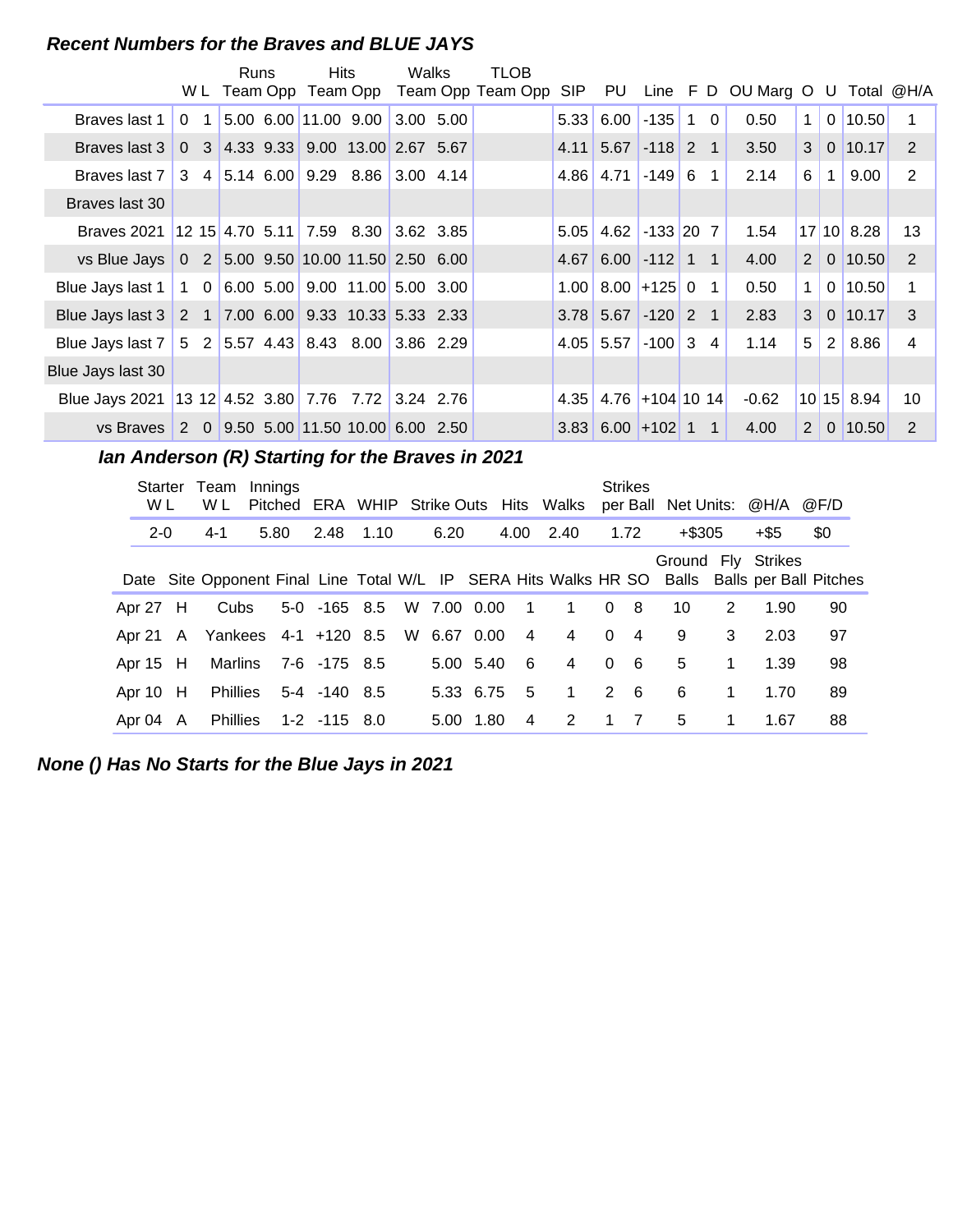#### **Recent Numbers for the Astros and RAYS**

|                                                       |            |                                   | <b>Runs</b> | Hits | Walks                           | TLOB                                    |      |                        |              |              |          |                                        |                      |                |                        |                |
|-------------------------------------------------------|------------|-----------------------------------|-------------|------|---------------------------------|-----------------------------------------|------|------------------------|--------------|--------------|----------|----------------------------------------|----------------------|----------------|------------------------|----------------|
|                                                       |            |                                   |             |      |                                 | W L Team Opp Team Opp Team Opp Team Opp |      |                        |              |              |          | SIP PU Line F D OU Marg O U Total @H/A |                      |                |                        |                |
| Astros last 1                                         | $1\quad 0$ |                                   |             |      | $3.00$ 1.00 4.00 5.00 5.00 2.00 |                                         | 7.00 | 3.00                   | $-120$       | $^{\circ}$ 1 | $\Omega$ | $-4.00$                                | $\Omega$             | $\mathbf{1}$   | 8.00                   |                |
| Astros last 3                                         |            | 2 1 4.00 1.33 7.00 5.00 3.33 2.67 |             |      |                                 |                                         |      | $6.33$ 3.33 -132 3 0   |              |              |          | $-3.00$                                | $\mathbf{1}$         |                | 2   8.33               | 2              |
| Astros last 7                                         | 5 2        |                                   |             |      | $4.00$ 2.14 7.57 5.43 2.86 2.29 |                                         |      | $6.00$ 3.43 -157 7 0   |              |              |          | $-2.21$                                | $\mathbf{2}^{\circ}$ | 5 <sup>1</sup> | 8.36                   | 2              |
| Astros last 30                                        |            |                                   |             |      |                                 |                                         |      |                        |              |              |          |                                        |                      |                |                        |                |
| Astros 2021   15 12 4.96 3.74   8.63 7.22   2.96 2.93 |            |                                   |             |      |                                 |                                         |      | $5.19$ 3.93 -141 22 3  |              |              |          | $-0.06$                                |                      |                | $14$ 12 8.76           | 13             |
| vs Rays                                               |            | 2 0 6.00 1.50 9.50 5.50 4.00 3.50 |             |      |                                 |                                         |      | $7.00$ 3.00 $-122$ 2 0 |              |              |          | $-0.50$                                | 1                    | $\mathbf{1}$   | 8.00                   | 2              |
| Rays last 1                                           |            | 0 1 1.00 3.00 5.00 4.00 2.00 5.00 |             |      |                                 |                                         |      | $6.00$ 3.00 + 110 0 1  |              |              |          | $-4.00$                                | $\Omega$             | $\mathbf{1}$   | 8.00                   | 1              |
| Rays last 3 0 3 1.67 5.00 5.33 8.67 3.00 3.00         |            |                                   |             |      |                                 |                                         |      | $5.33$ 3.33 + 107 0 2  |              |              |          | $-1.33$                                | 1 <sup>1</sup>       |                | 2 8.00                 | $\mathbf{3}$   |
| Rays last 7 2 5 1.71 3.00 6.43 7.14 2.86 2.71         |            |                                   |             |      |                                 |                                         |      | $5.24 \mid 3.57 \mid$  | $-106$ 2 4   |              |          | $-3.36$                                | $1 \vert$            | $6 \mid$       | 8.07                   | $\overline{7}$ |
| Rays last 30                                          |            |                                   |             |      |                                 |                                         |      |                        |              |              |          |                                        |                      |                |                        |                |
| Rays 2021 13 15 4.07 4.54 7.50 7.96 3.39 2.79         |            |                                   |             |      |                                 |                                         |      | $4.80$ 4.00            | $-115$ 14 11 |              |          | 0.43                                   |                      |                | $15 \,   13 \,   8.18$ | 16             |
| vs Astros 0 2 1.50 6.00 5.50 9.50 3.50 4.00           |            |                                   |             |      |                                 |                                         |      | $6.00$ 3.00 + 112 0 2  |              |              |          | $-0.50$                                | 1                    | $\mathbf{1}$   | 8.00                   | 2              |

# **..........Cristian Javier (R) Starting for the Astros in 2021**

| Starter<br>W L | Team<br>W L                                  | Innings |                                    |      |           |                         | Pitched ERA WHIP Strike Outs Hits Walks                          |          | <b>Strikes</b> | per Ball Net Units: @H/A |    |                    | @F/D                         |
|----------------|----------------------------------------------|---------|------------------------------------|------|-----------|-------------------------|------------------------------------------------------------------|----------|----------------|--------------------------|----|--------------------|------------------------------|
| $3-0$          | 4-0                                          | 5.17    | 0.87                               | 0.82 | 6.50      | 2.75                    | 1.50                                                             |          | 1.60           | +\$420                   |    | $+\$120 + \$300$   |                              |
|                |                                              |         |                                    |      |           |                         | Date Site Opponent Final Line Total W/L IP SERA Hits Walks HR SO |          |                |                          |    | Ground Fly Strikes | Balls Balls per Ball Pitches |
|                | Apr 27 H Mariners 2-0 -190 8.5 W 7.00 0.00 2 |         |                                    |      |           |                         | $3^{\circ}$                                                      | $\Omega$ | - 6            | 5                        | 4  | 1.28               | 107                          |
| Apr 22 H       |                                              |         |                                    |      |           |                         | Angels 8-2 -125 9.0 W 5.00 0.00 3 1                              |          | 0 9            | 2                        | 3  | 1.72               | 98                           |
| Apr 08 H       |                                              |         | Athletics 6-2 -160 9.5 W 5.00 0.00 |      |           | $\overline{\mathbf{3}}$ | 2 0                                                              |          | $\overline{7}$ | $\overline{\mathbf{3}}$  | 2  | 1.84               | 88                           |
| Apr 02 A       |                                              |         | Athletics 9-5 +120 8.5             |      | 3.67 4.91 | -3                      | $\Omega$                                                         | $\Omega$ | $\overline{4}$ | 1                        | 5. | 1.70               | 73                           |

#### **Rich Hill (L) Starting for the Rays in 2021**

| <b>Starter</b><br>W L | Team<br>W L                       | Innings |                       |      |      |               |                            | Pitched ERA WHIP Strike Outs Hits Walks |                | <b>Strikes</b> |           |                | per Ball Net Units: @H/A @F/D |                                                                                               |
|-----------------------|-----------------------------------|---------|-----------------------|------|------|---------------|----------------------------|-----------------------------------------|----------------|----------------|-----------|----------------|-------------------------------|-----------------------------------------------------------------------------------------------|
| $1 - 1$               | $2 - 3$                           | 4.47    | 7.25                  | 1.30 | 4.80 |               |                            | 4.40 1.40                               |                | 2.12           | $-$ \$165 |                | $-150 + 20$                   |                                                                                               |
|                       |                                   |         |                       |      |      |               |                            |                                         |                |                |           |                | Ground Fly Strikes            | Date Site Opponent Final Line Total W/L IP SERA Hits Walks HR SO Balls Balls per Ball Pitches |
| Apr 26 H              | Athletics 1-2 +108 9.0            |         |                       |      |      | L $6.00$ 3.00 | $\overline{\phantom{0}}^2$ | $\overline{2}$                          | $1 \quad 10$   |                | 4         | $\overline{2}$ | 1.74                          | 93                                                                                            |
| Apr 20 A              |                                   |         | Royals 14-7 -110 8.0  |      |      | 2.00 18.00 4  |                            | $\mathbf{1}$                            |                | $0 \quad 1$    | 3         | 2              | 2.33                          | 40                                                                                            |
| Apr $15$ H            | Rangers 4-6 -170 8.5              |         |                       |      |      | 4.33 8.31     | $\overline{7}$             | 2                                       |                | 2 2            | 8         | 1              | 1.67                          | 88                                                                                            |
| Apr 09 H              | Yankees 10-5 +120 8.5 W 6.00 6.00 |         |                       |      |      |               | $\overline{4}$             | $\Omega$                                |                | $1 \quad 7$    | 5         | $\mathcal{S}$  | 2.77                          | 83                                                                                            |
| Apr $03$ A            |                                   |         | Marlins 7-12 -115 8.0 |      |      | 4.00 9.00     | 5                          | 2                                       | $\overline{1}$ | $\overline{4}$ | 3         | 3              | 2.74                          | 71                                                                                            |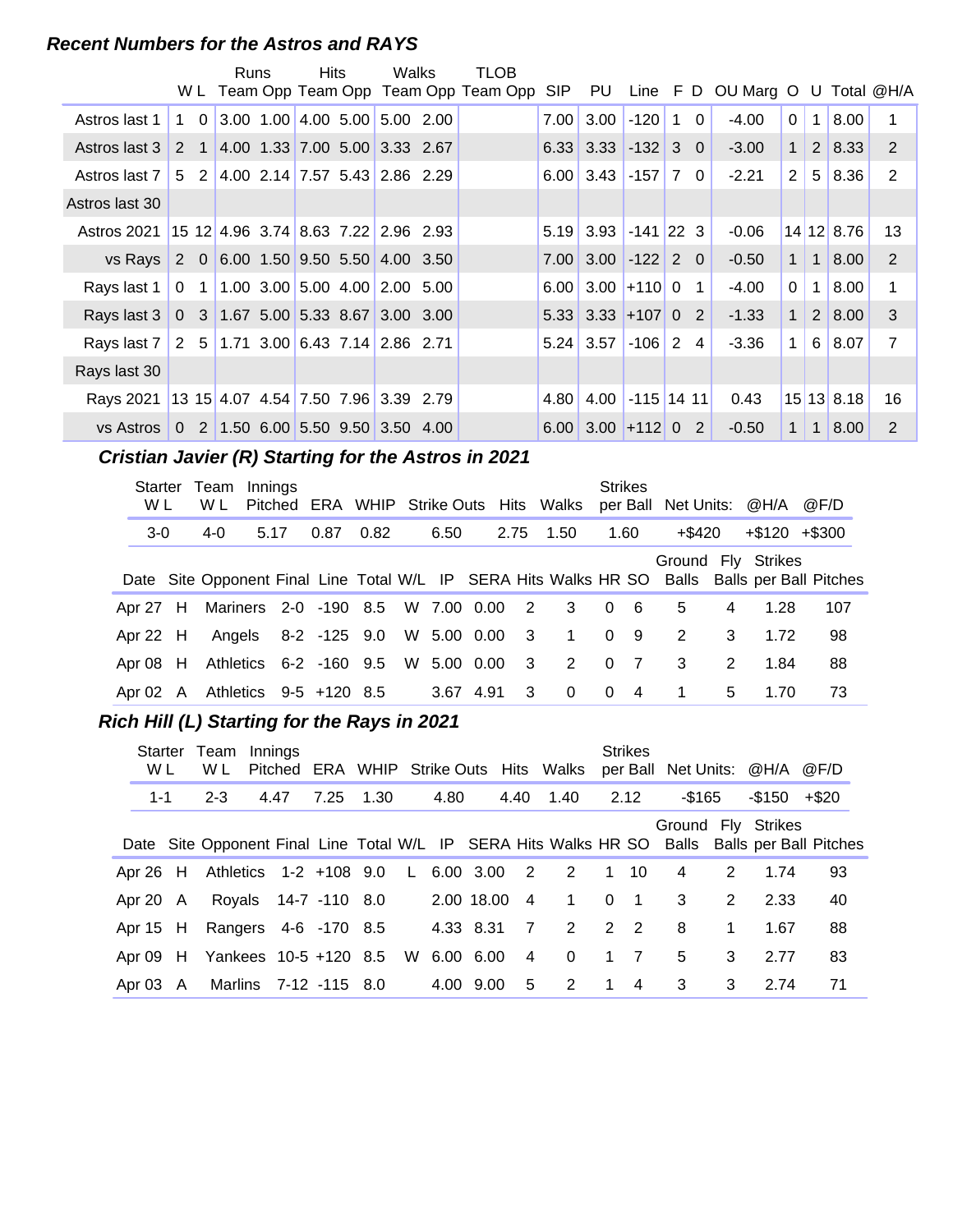#### **Recent Numbers for the Cubs and REDS**

|                                                       |             | Runs | <b>Hits</b>                                                                   | Walks | TLOB                                    |      |                                               |                  |                |                                        |                 |                |                       |                 |
|-------------------------------------------------------|-------------|------|-------------------------------------------------------------------------------|-------|-----------------------------------------|------|-----------------------------------------------|------------------|----------------|----------------------------------------|-----------------|----------------|-----------------------|-----------------|
|                                                       |             |      |                                                                               |       | W L Team Opp Team Opp Team Opp Team Opp |      |                                               |                  |                | SIP PU Line F D OU Marg O U Total @H/A |                 |                |                       |                 |
| Cubs last 1                                           | $1 \quad 0$ |      | $3.00$ $2.00$ $9.00$ $6.00$ $2.00$ $3.00$                                     |       |                                         | 4.00 |                                               | $6.00$ +145 0    | $\overline{1}$ | $-3.50$                                | $\Omega$        | $\mathbf 1$    | 8.50                  |                 |
| Cubs last 3                                           |             |      | 2 1 6.00 4.33 11.67 7.67 4.67 2.33                                            |       |                                         |      | $4.44 \mid 5.00 \mid +124 \mid 0 \mid 3 \mid$ |                  |                | 1.33                                   | 2 <sup>1</sup>  | $\overline{1}$ | 9.00 <sub>1</sub>     | 3               |
| Cubs last 7                                           |             |      | 2 5 3.57 6.00 7.43 9.71 3.71 3.71                                             |       |                                         |      | $4.52$ 5.00 +137 0 7                          |                  |                | 1.07                                   | 4               | 3 <sup>1</sup> | 8.50                  | 6               |
| Cubs last 30                                          |             |      |                                                                               |       |                                         |      |                                               |                  |                |                                        |                 |                |                       |                 |
| Cubs 2021                                             |             |      | $12$ 15 4.33 4.81 7.00 8.22 3.77 4.35                                         |       |                                         | 4.67 |                                               | $5.00$ -104 9 16 |                | 0.69                                   |                 |                | 11 16 8.46            | 12 <sup>2</sup> |
| vs Reds                                               |             |      | 1 1 4.50 5.00 9.50 8.00 4.50 2.00                                             |       |                                         | 3.67 |                                               | $5.00$ +126 0 2  |                | 0.75                                   | 1 <sup>1</sup>  |                | $1 \,   \, 8.75 \,  $ | 2               |
| Reds last 1                                           |             |      | $0 \quad 1 \quad 2.00 \quad 3.00 \quad 6.00 \quad 9.00 \quad 3.00 \quad 2.00$ |       |                                         | 5.33 |                                               | $5.00$ -155 1 0  |                | $-3.50$                                | 0 <sup>1</sup>  | 1 <sup>1</sup> | 8.50                  | 1               |
| Reds last 3                                           |             |      | $1 \quad 2 \quad 3.33 \quad 5.67 \quad 7.67 \quad 9.00 \quad 1.67 \quad 5.67$ |       |                                         |      | $5.33$ $5.00$ +106 2 1                        |                  |                | 0.67                                   | 2 <sup>1</sup>  | 1 <sup>1</sup> | 8.33                  | 2               |
| Reds last 7   3 4   3.29 4.57   6.71 7.57   2.29 4.71 |             |      |                                                                               |       |                                         |      | $5.14$ 4.43 + 132 2 5                         |                  |                | $-0.07$                                | 4 <sup>1</sup>  |                | $3 \mid 7.93$         | 2               |
| Reds last 30                                          |             |      |                                                                               |       |                                         |      |                                               |                  |                |                                        |                 |                |                       |                 |
| Reds 2021                                             |             |      | $12$ 14 5.31 5.04 8.31 7.73 3.15 4.38                                         |       |                                         |      | $4.99$   $4.58$   -110   16 9                 |                  |                | 2.00                                   | 17 <sup>1</sup> |                | $8 \mid 8.40$         | 14              |
| vs Cubs 1 1 5.00 4.50 8.00 9.50 2.00 4.50             |             |      |                                                                               |       |                                         | 5.17 |                                               | $5.00$ -136 2 0  |                | 0.75                                   | 1 <sup>1</sup>  | 1 <sup>1</sup> | 8.75                  | 2               |

# **Trevor Williams (R) Starting for the Cubs in 2021**

| Starter<br>W L | Team<br>W L   | Innings<br>Pitched   | ERA WHIP Strike Outs Hits Walks |  |              |           |                |          | <b>Strikes</b> | per Ball Net Units: @H/A |               |                     | @F/D                                                                                          |
|----------------|---------------|----------------------|---------------------------------|--|--------------|-----------|----------------|----------|----------------|--------------------------|---------------|---------------------|-----------------------------------------------------------------------------------------------|
| $1 - 2$        | $3 - 2$       | 4.83                 | 5.12 1.55                       |  | 5.75         | 5.75 1.75 |                |          | 1.85           | $+ $78$                  |               | $-$ \$235 $+$ \$113 |                                                                                               |
|                |               |                      |                                 |  |              |           |                |          |                |                          |               | Ground Fly Strikes  | Date Site Opponent Final Line Total W/L IP SERA Hits Walks HR SO Balls Balls per Ball Pitches |
| Apr 27 A       | <b>Braves</b> |                      | 0-5 +155 8.5 L                  |  | 5.00 3.60    | $-6$      | 2              |          | 1 8            | 2                        | 2             | 1.87                | 86                                                                                            |
| Apr 22 $H$     | Mets          |                      | 4-3 +103 9.0                    |  | 5.00 3.60 5  |           | 1              |          | $1\quad 6$     | $\overline{4}$           | 3             | 1.73                | 82                                                                                            |
| Apr 17 H       |               | Braves 13-4 +110 8.5 |                                 |  |              |           |                |          |                |                          |               |                     |                                                                                               |
| Apr 11 $\,$ A  | Pirates       |                      | 1-7 -135 8.5                    |  | L 3.33 13.50 | 10        | $\overline{2}$ | $\Omega$ | $\mathbf{3}$   | 4                        | $\mathcal{P}$ | 1.78                | 75                                                                                            |
| Apr $05$ H     |               | Brewers 5-3 -117 9.5 |                                 |  | W 6.00 3.00  | 2         | 2              | $\Omega$ | - 6            | 8                        | 1             | 2.04                | 85                                                                                            |

# **..........Tyler Mahle (R) Starting for the Reds in 2021**

|            | Starter<br>W L | Team<br>W L               | Innings |                  |      |              |      | Pitched ERA WHIP Strike Outs Hits Walks |                         |                | <b>Strikes</b> |                 | per Ball Net Units: @H/A @F/D                                                                    |   |       |          |     |
|------------|----------------|---------------------------|---------|------------------|------|--------------|------|-----------------------------------------|-------------------------|----------------|----------------|-----------------|--------------------------------------------------------------------------------------------------|---|-------|----------|-----|
|            | $1 - 1$        | $3 - 2$                   | 5.13    | 1.40             | 0.97 |              | 7.20 | 2.80                                    | 2.20                    |                | 1.78           |                 | $+$ \$80                                                                                         |   | -\$70 | $-$ \$80 |     |
|            | Date Site      | Opponent                  |         |                  |      |              |      |                                         |                         |                |                |                 | Ground Fly Strikes<br>Final Line Total W/L IP SERA Hits Walks HR SO Balls Balls per Ball Pitches |   |       |          |     |
| Apr $26$ A |                | Dodgers                   |         | $5-3$ +160 7.5   |      |              |      | 5.00 1.80 5                             |                         | 2              | $\Omega$       | - 5             | $\overline{4}$                                                                                   | 5 | 1.55  |          | 97  |
| Apr 21 H   |                | Diamondbacks 5-8 -170 8.5 |         |                  |      |              |      | 6.67 0.00                               | $\overline{2}$          | 2              | $\Omega$       | 9               | 5                                                                                                | 3 | 2.22  |          | 103 |
| Apr 14 A   |                | Giants                    |         | $0-3$ $-110$ 8.5 |      | $\mathsf{L}$ |      | 5.00 1.80 3                             |                         | $\overline{1}$ | 0 <sub>7</sub> |                 | $\overline{4}$                                                                                   | 4 | 2.18  |          | 89  |
| Apr 09 A   |                | Diamondbacks 6-5 -145 9.0 |         |                  |      |              |      | 4.00 0.00                               | $\overline{\mathbf{0}}$ | $\overline{4}$ | $\Omega$       | $6\overline{6}$ | 2                                                                                                | 2 | 1.36  |          | 92  |
| Apr $03$ H |                | Cardinals                 |         | 9-6 -120 9.0     |      |              |      | W 5.00 3.60                             | 4                       | 2              | 2 9            |                 | 4                                                                                                | 2 | 1.80  |          | 84  |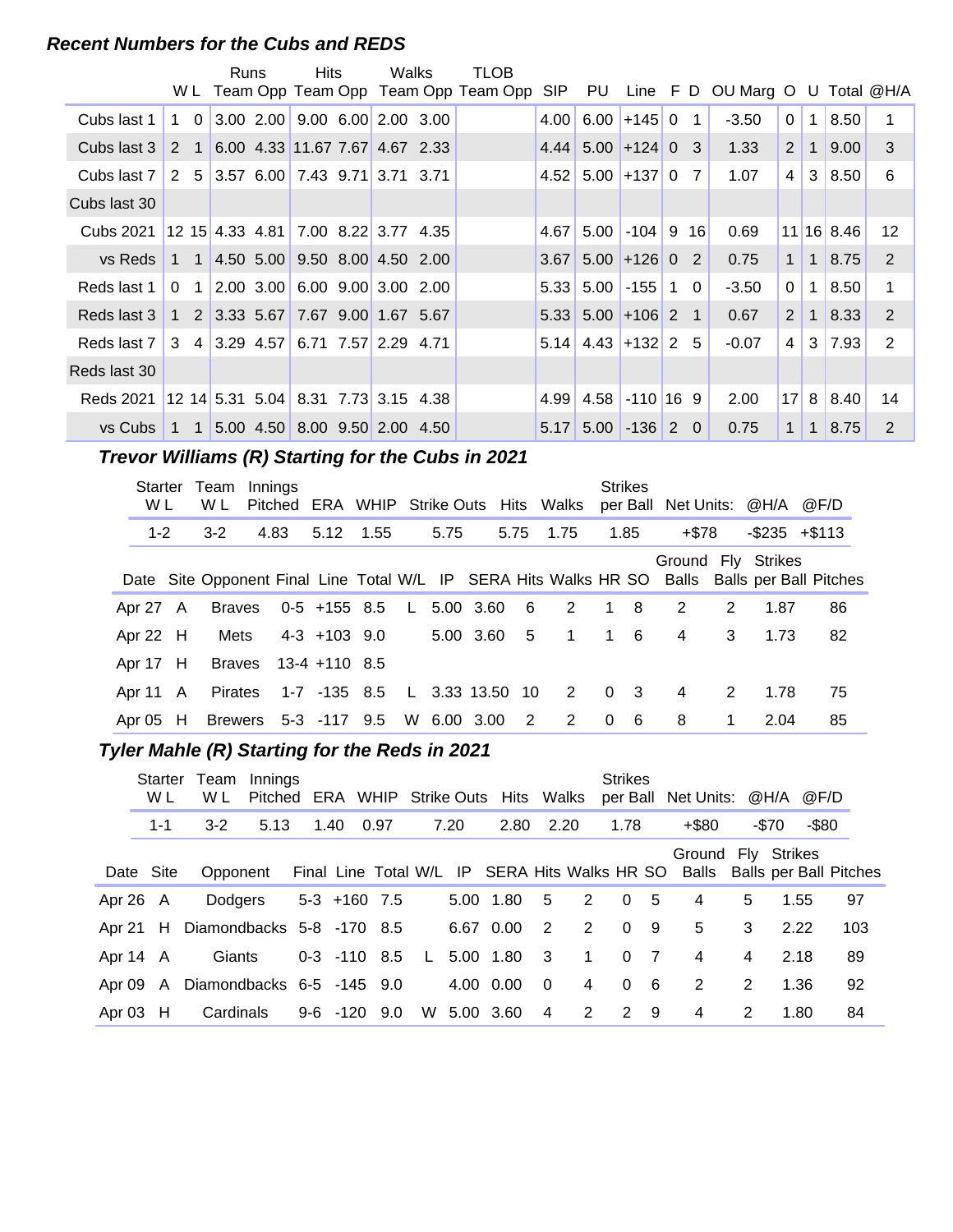#### **Recent Numbers for the Dodgers and BREWERS**

|                                                          |                | Runs | <b>Hits</b> | Walks                                                                         | TLOB<br>W L Team Opp Team Opp Team Opp Team Opp |      |                          |            |  | SIP PU Line F D OU Marg O U Total @H/A |                |                |                    |                  |
|----------------------------------------------------------|----------------|------|-------------|-------------------------------------------------------------------------------|-------------------------------------------------|------|--------------------------|------------|--|----------------------------------------|----------------|----------------|--------------------|------------------|
|                                                          |                |      |             |                                                                               |                                                 |      |                          |            |  |                                        |                |                |                    |                  |
| Dodgers last 1                                           | 0 <sub>1</sub> |      |             | 5.00 6.00 8.00 9.00 7.00 9.00                                                 |                                                 |      | $1.67$ 10.00 -120 1 0    |            |  | 3.00                                   | $\mathbf{1}$   | $\overline{0}$ | 8.00               | 1                |
| Dodgers last 3   0 3   2.33 3.67   6.33 6.33   3.67 4.67 |                |      |             |                                                                               |                                                 |      | $3.89$ 5.67 -132 2 0     |            |  | $-1.67$                                | $\mathbf{1}$   |                | $2 \mid 7.67 \mid$ | 3                |
| Dodgers last 7   1 6   4.29 4.29   6.71 7.57   5.86 3.86 |                |      |             |                                                                               |                                                 |      | $5.14$ 5.29              | $-165$ 6 0 |  | 1.07                                   | 5              | 2              | 7.50               | 3                |
| Dodgers last 30                                          |                |      |             |                                                                               |                                                 |      |                          |            |  |                                        |                |                |                    |                  |
| Dodgers 2021 16 12 4.71 3.54 7.86 7.11 4.75 2.82         |                |      |             |                                                                               |                                                 |      | $5.92$ 4.32 -194 27 0    |            |  | 0.02                                   |                |                | $13$ 15 8.23       | 15 <sub>15</sub> |
| vs Brewers                                               |                |      |             |                                                                               |                                                 |      | $3.89$ 5.67 -132 2 0     |            |  | $-1.67$                                | 1 <sup>1</sup> |                | 2 7.67             | 3                |
| Brewers last 1                                           |                |      |             | $1 \quad 0 \quad 6.00 \quad 5.00 \quad 9.00 \quad 8.00 \quad 9.00 \quad 7.00$ |                                                 |      | $6.00$ 6.00 + 110 0 1    |            |  | 3.00                                   | $\mathbf{1}$   | $\overline{0}$ | 8.00               | 1                |
| Brewers last 3 3 0 3.67 2.33 6.33 6.33 4.67 3.67         |                |      |             |                                                                               |                                                 |      | $5.67$ $5.00$ $+122$ 0 2 |            |  | $-1.67$                                | $\mathbf{1}$   |                | 2 7.67             | $\mathcal{S}$    |
| Brewers last 7   5 2   3.43 3.57   7.29 6.57   3.00 4.00 |                |      |             |                                                                               |                                                 |      | $5.24$ 4.71 -114 3 3     |            |  | $-0.50$                                | 3              | 3              | 7.50               | 6                |
| Brewers last 30                                          |                |      |             |                                                                               |                                                 |      |                          |            |  |                                        |                |                |                    |                  |
| Brewers 2021 17 10 4.04 3.63 7.07 6.70 3.33 3.63         |                |      |             |                                                                               |                                                 | 5.20 | $4.48$ -113 13 10        |            |  | $-0.30$                                |                |                | 10 16 7.96         | 15 <sub>1</sub>  |
| vs Dodgers 3 0 3.67 2.33 6.33 6.33 4.67 3.67             |                |      |             |                                                                               |                                                 |      | $5.67$ 5.00 + 122 0 2    |            |  | $-1.67$                                | $\mathbf{1}$   |                | 2 7.67             | 3                |

**..........Julio Urias (L) Starting for the Dodgers in 2021**

| Starter<br>W L | Team<br>W L                     | Innings<br>Pitched |                                   |  |             |                         | ERA WHIP Strike Outs Hits Walks |                         | <b>Strikes</b> | per Ball Net Units: @H/A |                |                    | @F/D                                                                                          |
|----------------|---------------------------------|--------------------|-----------------------------------|--|-------------|-------------------------|---------------------------------|-------------------------|----------------|--------------------------|----------------|--------------------|-----------------------------------------------------------------------------------------------|
| $3-0$          | 4-1                             | 6.13               | 3.23 0.98                         |  | 6.40        | 4.80                    | 1.20                            |                         | 2.88           | $+$ \$230                |                | $+$ \$200          | \$0                                                                                           |
|                |                                 |                    |                                   |  |             |                         |                                 |                         |                |                          |                | Ground Fly Strikes | Date Site Opponent Final Line Total W/L IP SERA Hits Walks HR SO Balls Balls per Ball Pitches |
| Apr $26$ H     | Reds                            |                    | 3-5 -170 7.5                      |  | 5.00 5.40   | $\overline{\mathbf{4}}$ | 2                               | $\overline{0}$          | - 6            | 7                        | 1              | 1.64               | 87                                                                                            |
|                | Apr 20 A Mariners 1-0 -200 8.0  |                    |                                   |  | W 7.00 0.00 | $\overline{1}$          | $\mathbf 1$                     | $\Omega$                | $-11$          | 4                        | 4              | 3.40               | 88                                                                                            |
| Apr 15 H       |                                 |                    | Rockies 7-5 -300 8.0              |  | 6.00 6.00   | $\overline{7}$          | 2                               | 2                       | - 6            | 5                        | 6              | 3.74               | 90                                                                                            |
|                | Apr 10 H Nationals 9-5 -170 7.5 |                    |                                   |  | W 5.67 4.76 | - 9                     | $\Omega$                        |                         | $1 \quad 3$    | 6                        | 4              | 3.52               | 95                                                                                            |
| Apr 04 A       |                                 |                    | Rockies 4-2 -250 12.0 W 7.00 1.29 |  |             | $\overline{\mathbf{3}}$ | $\mathbf{1}$                    | $\overline{\mathbf{0}}$ | - 6            | 7                        | $\overline{4}$ | 2.95               | 79                                                                                            |

**Alec Bettimger () Has No Starts for the Brewers in 2021**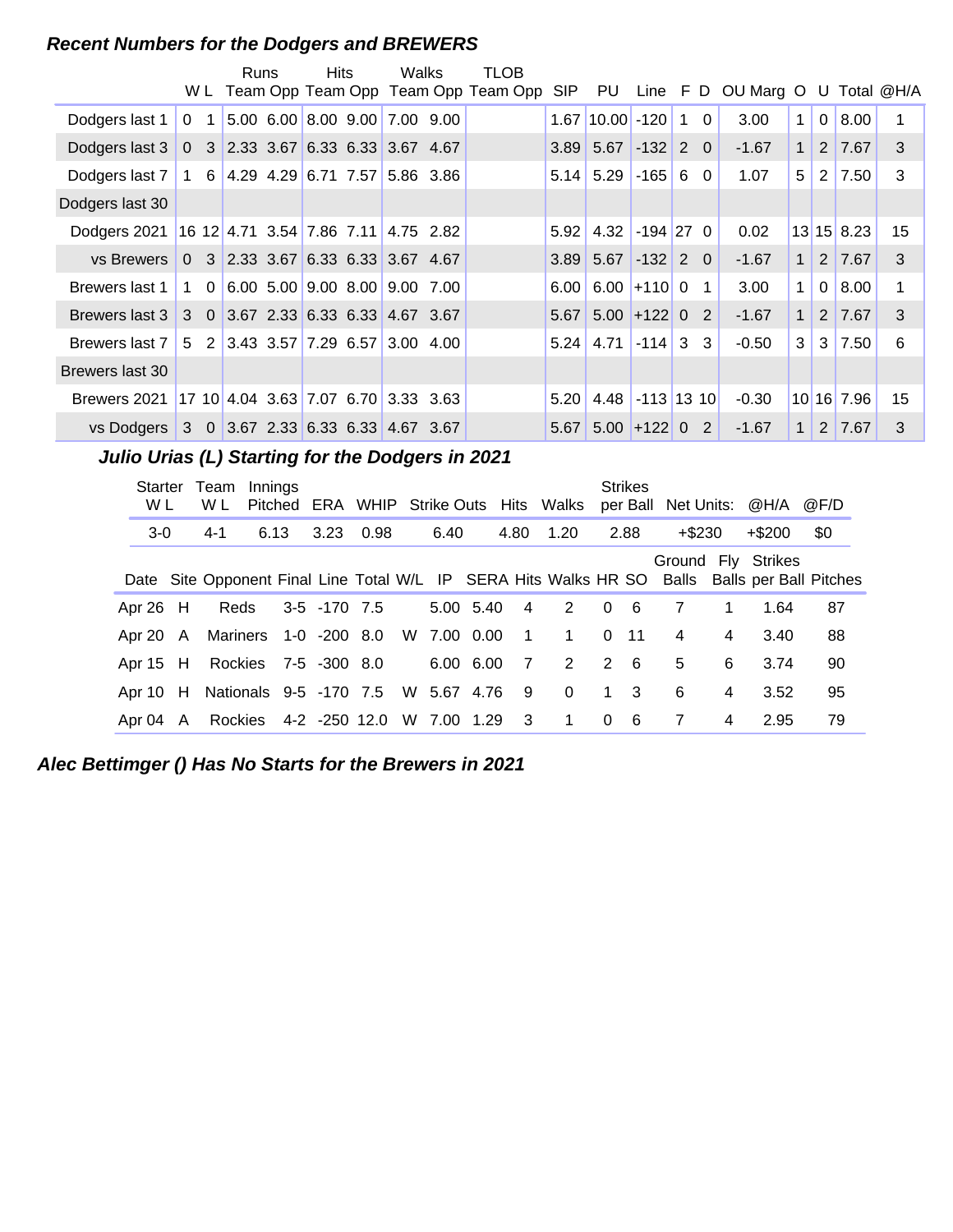#### **Recent Numbers for the Royals and TWINS**

|                   |              |                | Runs         |                   | Hits       |                      | Walks     | TLOB              |            |                      |                   |                |          |                                 |                |                |              |                   |
|-------------------|--------------|----------------|--------------|-------------------|------------|----------------------|-----------|-------------------|------------|----------------------|-------------------|----------------|----------|---------------------------------|----------------|----------------|--------------|-------------------|
|                   |              | W L            |              | Team Opp          |            | Team Opp             |           | Team Opp Team Opp | <b>SIP</b> | PU                   |                   |                |          | Line F D OU Marg O U Total @H/A |                |                |              |                   |
| Royals last 1     |              | $1\quad 0$     | $11.00$ 3.00 |                   | 12.00 5.00 |                      | 3.00 4.00 |                   | 7.00       |                      | $2.00 + 11000$    |                | 1        | 4.50                            | $\mathbf{1}$   | $\mathbf 0$    | 9.50         |                   |
| Royals last 3     |              | 2 1            |              | 7.00 6.00         |            | 9.33 6.67            | 4.33 7.00 |                   |            | $4.44 \, \, 3.67$    | $ +108 1$         |                | 2        | 4.50                            | 3              | $\overline{0}$ | 8.50         | 3                 |
| Royals last 7     |              | $5\quad2$      |              | 4.43 3.29         |            |                      |           |                   |            | $5.38$ 3.57          | $-103$            | $\overline{4}$ | 3        | $-0.29$                         | 3              | 4              | 8.00         | 7                 |
| Royals last 30    |              |                |              |                   |            |                      |           |                   |            |                      |                   |                |          |                                 |                |                |              |                   |
| Royals 2021       | 169          |                |              | 4.64 4.40         |            | 7.76 7.88 3.08 3.84  |           |                   | 4.85       |                      | $4.48$ -103 11 12 |                |          | 0.78                            |                |                | $10$ 15 8.26 | 12                |
| vs Twins          |              | $1 \quad 1$    |              | $6.00 \quad 6.00$ |            | 8.00 6.00 3.00 7.00  |           |                   |            | $4.50$ 3.00 + 120 0  |                   |                | 2        | 3.25                            | $\overline{2}$ | $\overline{0}$ | 8.75         | 2                 |
| Twins last 1      | $\Omega$     | 1              |              | 3.00 11.00        |            | 5.00 12.00 4.00 3.00 |           |                   | 3.33       |                      | $4.00$ $-120$ 1   |                | $\Omega$ | 4.50                            | 1              | $\mathbf{0}$   | 9.50         |                   |
| Twins last 3      |              | $2 \quad 1$    |              | 7.33 4.67         |            | 8.33 7.00 5.33 2.33  |           |                   |            | $5.11$ 3.33 -127 3 0 |                   |                |          | 3.00                            | 3              | $\Omega$       | 9.00         | 2                 |
| Twins last 7      |              | 2 <sub>5</sub> |              | 4.71 5.43         |            | 6.86 8.29 3.14 2.43  |           |                   | 5.19       | 3.71                 | $-143$ 7          |                | $\Omega$ | 1.64                            | 5              | 1              | 8.50         | 4                 |
| Twins last 30     |              |                |              |                   |            |                      |           |                   |            |                      |                   |                |          |                                 |                |                |              |                   |
| <b>Twins 2021</b> |              | $9 \t16$       | 4.56         | 4.80              |            | 7.92 7.76            | 3.12 2.68 |                   | 5.09       |                      | $4.00$ -137 20    |                | -4       | 1.32                            |                |                | $14$ 10 8.04 | $12 \overline{ }$ |
| vs Royals         | $\mathbf{1}$ | $\overline{1}$ | 6.00         | 6.00              |            | 6.00 8.00            | 7.00 3.00 |                   | 4.17       | 4.00                 | $-130$            | 2              | $\Omega$ | 3.25                            | 2              | $\Omega$       | 8.75         | 2                 |

# **Brad Keller (R) Starting for the Royals in 2021**

|          | <b>Starter</b><br>W L | Team<br>W L                                                                                   | Innings |               |                            |      |                |                | Pitched ERA WHIP Strike Outs Hits Walks | <b>Strikes</b> |                |           |   | per Ball Net Units: @H/A @F/D |          |  |
|----------|-----------------------|-----------------------------------------------------------------------------------------------|---------|---------------|----------------------------|------|----------------|----------------|-----------------------------------------|----------------|----------------|-----------|---|-------------------------------|----------|--|
| $2 - 2$  |                       | $3-2$                                                                                         | 3.60    | 9.00          | 2.28                       | 2.60 |                | 6.00           | 2.20                                    | 1.52           |                | $+$ \$112 |   | \$0                           | $-$ \$88 |  |
|          |                       | Date Site Opponent Final Line Total W/L IP SERA Hits Walks HR SO Balls Balls per Ball Pitches |         |               |                            |      |                |                |                                         |                |                |           |   | Ground Fly Strikes            |          |  |
| Apr 26 A |                       | Tigers                                                                                        |         |               | 3-2 -108 7.5 W 6.00 3.00 8 |      |                |                | 2                                       |                | $0\quad 4$     | 5         | 3 | 1.78                          | 103      |  |
| Apr 20 H |                       | Rays                                                                                          |         | 7-14 +100 8.0 |                            |      | L 1.67 27.00 3 |                | 3                                       | $\Omega$       | $\overline{1}$ | 4         | 2 | 1.16                          | 54       |  |
| Apr 14 H |                       | Angels 6-1 +112 8.5 W 5.67 1.59                                                               |         |               |                            |      |                | $\overline{4}$ | $\overline{1}$                          |                | 0 <sub>5</sub> | 6         | 2 | 1.94                          | 94       |  |
| Apr 08 A |                       | White Sox 0-6 +160 8.0                                                                        |         |               |                            |      | L 3.33 10.80   | - 6            | 3 <sup>1</sup>                          |                | $2 \quad 3$    | 4         | 1 | 1.16                          | 69       |  |
| Apr 01   | - H                   | Rangers 14-10 -160 9.0                                                                        |         |               |                            |      | 1.33 40.50     | 9              | 2                                       | $\Omega$       | $\overline{0}$ | 2         | 1 | 1.43                          | 51       |  |

# **..........Jose Berrios (R) Starting for the Twins in 2021**

| Starter<br>W L | Team<br>W L                                 | Innings |                      |      |      |             |                         |                     |                | <b>Strikes</b> |                         |          | Pitched ERA WHIP Strike Outs Hits Walks per Ball Net Units: @H/A @F/D |                                                                                               |
|----------------|---------------------------------------------|---------|----------------------|------|------|-------------|-------------------------|---------------------|----------------|----------------|-------------------------|----------|-----------------------------------------------------------------------|-----------------------------------------------------------------------------------------------|
| $2 - 2$        | $2 - 3$                                     | 5.33    | 3.04                 | 0.97 | 6.60 |             | 3.60                    | 1.60                |                | 1.67           | -\$155                  |          | -\$45                                                                 | -\$275                                                                                        |
|                |                                             |         |                      |      |      |             |                         |                     |                |                |                         |          | Ground Fly Strikes                                                    | Date Site Opponent Final Line Total W/L IP SERA Hits Walks HR SO Balls Balls per Ball Pitches |
| Apr 26 A       |                                             |         | Indians 3-5 -120 7.5 |      |      | 5.67 3.18 5 |                         | $1 \quad 0 \quad 3$ |                |                | 9                       | $\Omega$ | 1.52                                                                  | 83                                                                                            |
|                | Apr 20 A Athletics 0-1 -110 6.0 L 5.00 1.80 |         |                      |      |      |             | $\overline{4}$          | $\overline{1}$      | 0 <sub>5</sub> |                | 2                       | 3        | 1.97                                                                  | 89                                                                                            |
|                | Apr 14 H Red Sox 1-7 -145 6.0 L 4.33 8.31   |         |                      |      |      |             | $\overline{4}$          | $3 \t0 \t5$         |                |                | $\overline{\mathbf{3}}$ | 2        | 1.57                                                                  | 77                                                                                            |
| Apr $08$ H     | Mariners 10-2 -220 8.0 W 5.67 3.18          |         |                      |      |      |             |                         | 5 3 1 8             |                |                | $\mathbf 1$             | 2        | 1.48                                                                  | 99                                                                                            |
|                | Apr 03 A Brewers 2-0 +120 7.5 W 6.00 0.00   |         |                      |      |      |             | $\overline{\mathbf{0}}$ | $\overline{0}$      | $\Omega$       | 12             | $\overline{\mathbf{3}}$ | 2        | 1.90                                                                  | 84                                                                                            |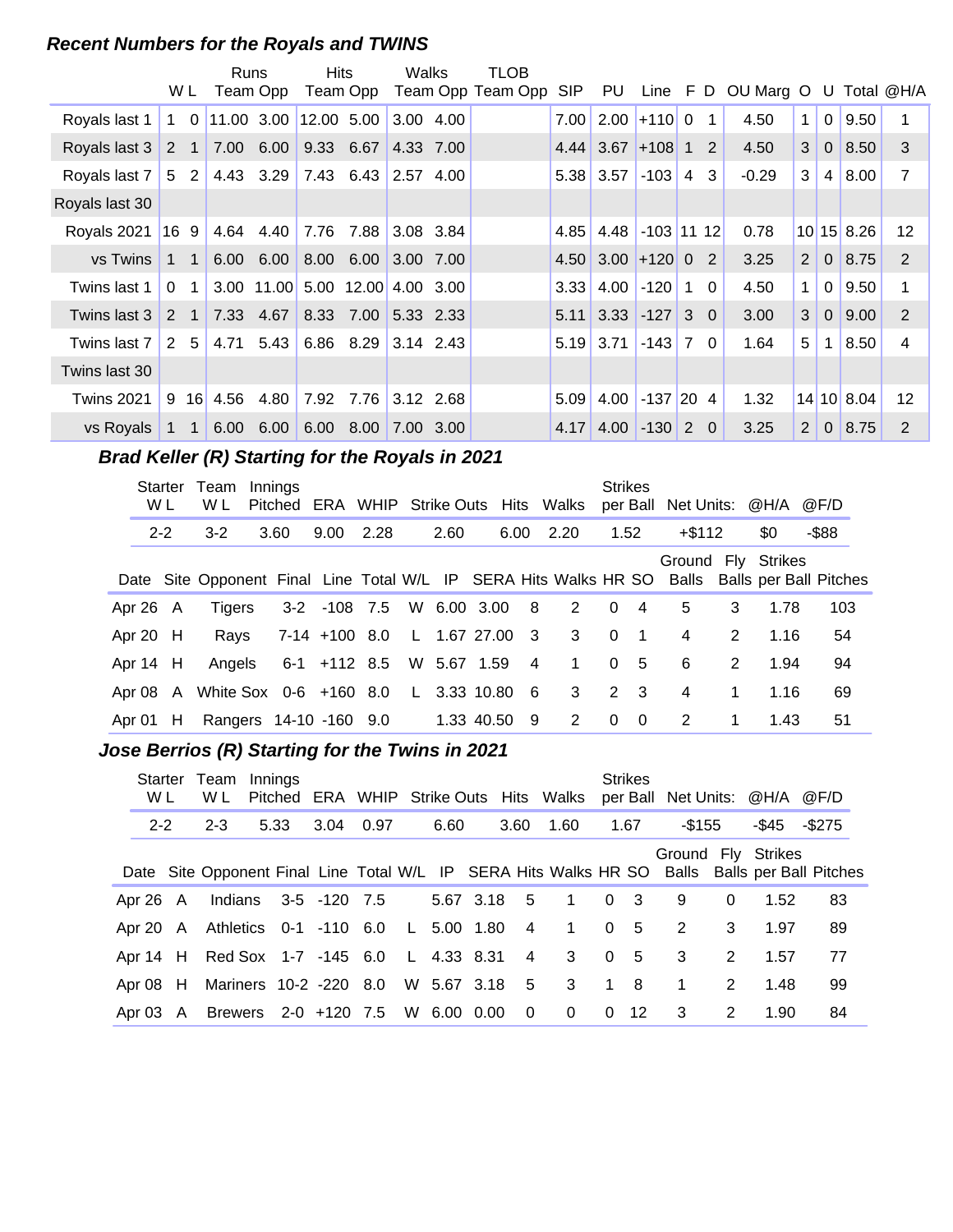#### **Recent Numbers for the Indians and WHITE SOX**

|                                                            |   | Runs | <b>Hits</b> | Walks                                                                        | TLOB                                    |            |                                          |                 |                |                                 |                |                |               |    |
|------------------------------------------------------------|---|------|-------------|------------------------------------------------------------------------------|-----------------------------------------|------------|------------------------------------------|-----------------|----------------|---------------------------------|----------------|----------------|---------------|----|
|                                                            |   |      |             |                                                                              | W L Team Opp Team Opp Team Opp Team Opp | <b>SIP</b> | PU                                       |                 |                | Line F D OU Marg O U Total @H/A |                |                |               |    |
| Indians last 1                                             |   |      |             | $0$ 1 3.00 7.00 5.00 4.00 2.00 8.00                                          |                                         | 2.00       | 6.00                                     | $+165$ 0        | $\mathbf{1}$   | 1.50                            | $\mathbf 1$    | $\Omega$       | 8.50          |    |
| Indians last 3                                             |   |      |             | $1\quad 2 \quad 3.33 \quad 6.67 \quad 5.00 \quad 8.33 \quad 2.33 \quad 3.67$ |                                         |            | $3.11 \mid 5.33 \mid +112 \mid 1 \mid 2$ |                 |                | 1.83                            | 3              | $\overline{0}$ | 8.17          | 2  |
| Indians last 7                                             | 4 |      |             | $3 \mid 4.29 \mid 4.57 \mid 6.43 \mid 7.00 \mid 2.29 \mid 3.00$              |                                         |            | $5.10$   4.14   +111   1 6               |                 |                | 1.00                            | 6              | $\mathbf 1$    | 7.86          | 2  |
| Indians last 30                                            |   |      |             |                                                                              |                                         |            |                                          |                 |                |                                 |                |                |               |    |
| Indians 2021                                               |   |      |             | $12$ 13 3.92 4.12 6.64 6.96 3.24 3.40                                        |                                         | 5.32       |                                          | 4.16 -117 12 12 |                | 0.00                            |                |                | $13$ 12 8.04  | 12 |
| vs White Sox 3 4 3.14 4.57 5.00 7.29 3.00 2.86             |   |      |             |                                                                              |                                         |            | $4.67$ 4.57 + 102 3 4                    |                 |                | 0.14                            | $\overline{4}$ |                | $3 \mid 7.57$ | 6  |
| White Sox last 1                                           |   |      |             | $1 \t0 \t7.00 \t3.00 \t4.00 \t5.00 \t8.00 \t2.00$                            |                                         | 5.00       | 3.00                                     | $-175$ 1        | $\Omega$       | 1.50                            | $\mathbf 1$    | $\Omega$       | 8.50          | 1  |
| White Sox last 3                                           |   |      |             | 2 1 7.00 2.67 9.00 4.33 4.33 2.00                                            |                                         |            | $6.00$ 2.67 -132 2                       |                 | $\overline{1}$ | 2.67                            | 3              | $\Omega$       | 7.00          | 3  |
| White Sox last 7   5 2   5.14 2.71   8.43 6.14   4.14 1.71 |   |      |             |                                                                              |                                         |            | $6.05$ 3.14 -171 6                       |                 | -1             | 0.79                            | $\overline{4}$ |                | 3 7.07        | 7  |
| White Sox last 30                                          |   |      |             |                                                                              |                                         |            |                                          |                 |                |                                 |                |                |               |    |
| White Sox 2021 15 11 5.15 3.88 8.62 7.12 3.77 2.96         |   |      |             |                                                                              |                                         |            | $5.35$ 3.88                              | $-131$ 18 7     |                | 1.29                            |                |                | 13 13 7.75    | 14 |
| vs Indians                                                 |   |      |             | 4 3 4.57 3.14 7.29 5.00 2.86 3.00                                            |                                         |            | $6.14$ 3.86 $-112$ 4 3                   |                 |                | 0.14                            | $\overline{4}$ |                | $3 \mid 7.57$ | 6  |

# **Zach Plesac (R) Starting for the Indians in 2021**

| Starter<br>W L | Team<br>W L                                  | Innings |                          |  |             |                         | Pitched ERA WHIP Strike Outs Hits Walks |          | <b>Strikes</b> |             |             | per Ball Net Units: @H/A @F/D                                                                                       |       |  |
|----------------|----------------------------------------------|---------|--------------------------|--|-------------|-------------------------|-----------------------------------------|----------|----------------|-------------|-------------|---------------------------------------------------------------------------------------------------------------------|-------|--|
| $1 - 3$        | $2 - 3$                                      | 5.27    | 5.81 1.18                |  | 3.60        | 5.60                    | 0.60                                    |          | 2.07           | -\$152      |             | -\$262                                                                                                              | -\$90 |  |
|                |                                              |         |                          |  |             |                         |                                         |          |                |             |             | Ground Fly Strikes<br>Date Site Opponent Final Line Total W/L IP SERA Hits Walks HR SO Balls Balls per Ball Pitches |       |  |
| Apr $26$ H     | Twins                                        |         | 5-3 +110 7.5             |  | 7.67 3.52 5 |                         | $\overline{\mathbf{1}}$                 |          | $1 \quad 4$    | 12          | 4           | 2.21                                                                                                                | 93    |  |
|                | Apr 20 H White Sox 5-8 +105 8.0 L 5.00 10.80 |         |                          |  |             | $\overline{7}$          | $\overline{0}$                          |          | $2 \quad 4$    | 9           | 2           | 2.07                                                                                                                | 92    |  |
|                | Apr 14 A White Sox 0-8 +107 7.5 L 0.67 81.00 |         |                          |  |             | 7                       | $\Omega$                                |          | $1 \quad 0$    | $\mathbf 1$ | $\mathbf 1$ | 1.89                                                                                                                | 26    |  |
| Apr $09$ H     | Tigers                                       |         | 4-1 -190 8.5             |  | W 7.00 0.00 | $\overline{\mathbf{3}}$ | $\Omega$                                |          | 0 <sub>6</sub> | 10          | 3           | 2.59                                                                                                                | 97    |  |
| Apr 03 A       | Tigers                                       |         | 2-5 -162 8.5 L 6.00 3.00 |  |             | $6^{\circ}$             | 2                                       | $\Omega$ | $\overline{4}$ | 5           | 5           | 1.61                                                                                                                | 94    |  |

#### **Lucas Giolito (R) Starting for the White Sox in 2021**

| Starter<br>W L | Team<br>W L                                   | Innings |                         |           |           |           |                         | Pitched ERA WHIP Strike Outs Hits Walks per Ball Net Units: @H/A @F/D |          | <b>Strikes</b> |                          |   |                     |                                                                                               |
|----------------|-----------------------------------------------|---------|-------------------------|-----------|-----------|-----------|-------------------------|-----------------------------------------------------------------------|----------|----------------|--------------------------|---|---------------------|-----------------------------------------------------------------------------------------------|
| $1 - 2$        | $1 - 4$                                       | 5.07    |                         | 5.68 1.26 | 6.60      |           | 4.40                    | 2.00 2.14                                                             |          |                | -\$467                   |   | $-$ \$340 $-$ \$367 |                                                                                               |
|                |                                               |         |                         |           |           |           |                         |                                                                       |          |                |                          |   | Ground Fly Strikes  | Date Site Opponent Final Line Total W/L IP SERA Hits Walks HR SO Balls Balls per Ball Pitches |
| Apr 27 H       | Tigers                                        |         |                         |           |           |           |                         | 2-5 -240 7.5 L 6.67 5.40 5 3 2 7                                      |          |                | $\overline{7}$           | 3 | 2.17                | 114                                                                                           |
|                | Apr 19 A Red Sox 4-11 -115 8.0 L 1.00 63.00 8 |         |                         |           |           |           |                         | $2 \t2 \t0$                                                           |          |                | $\overline{\phantom{1}}$ | 1 | 2.60                | 54                                                                                            |
| Apr $13$ H     |                                               |         | Indians $0-2 + 100$ 6.5 |           | 7.00 0.00 |           | $\overline{\mathbf{3}}$ | 2 0 8                                                                 |          |                | 9                        | 2 | 2.34                | 107                                                                                           |
| Apr 06 A       | Mariners 10-4 -145 7.5 W 5.33 5.06            |         |                         |           |           |           | $\overline{4}$          | $\mathbf 1$                                                           | $\Omega$ | - 10           | 3                        | 2 | 1.74                | 96                                                                                            |
| Apr 01 A       |                                               |         | Angels 3-4 -112 8.0     |           |           | 5.33 3.38 | $\overline{2}$          | 2                                                                     | 1        | -8             | 2                        | 3 | 2.11                | 87                                                                                            |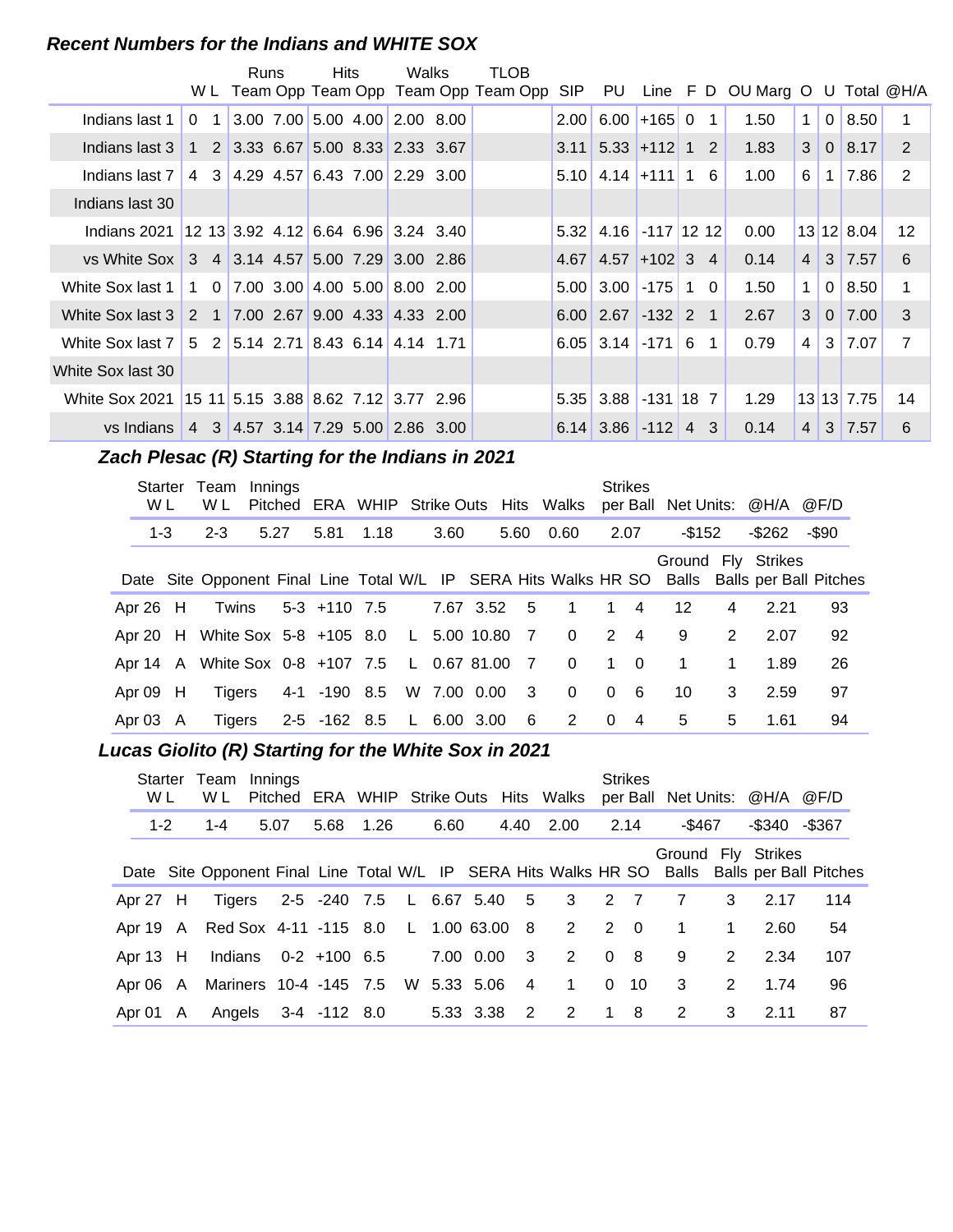#### **Recent Numbers for the Red Sox and RANGERS**

|                                                  |                |                | Runs | Hits                                                                          |                  | Walks          |           | TLOB                                    |            |                       |                |             |                |                                     |              |                |            |    |
|--------------------------------------------------|----------------|----------------|------|-------------------------------------------------------------------------------|------------------|----------------|-----------|-----------------------------------------|------------|-----------------------|----------------|-------------|----------------|-------------------------------------|--------------|----------------|------------|----|
|                                                  |                |                |      |                                                                               |                  |                |           | W L Team Opp Team Opp Team Opp Team Opp | <b>SIP</b> | PU                    |                |             |                | Line $F D$ OU Marg O U Total $@H/A$ |              |                |            |    |
| Red Sox last 1                                   | $\Omega$       | 1              |      | 6.00 8.00 12.00 13.00 4.00 2.00                                               |                  |                |           |                                         | 5.00       | 4.00                  | $-175$         | $\mathbf 1$ | $\Omega$       | 5.50                                | $\mathbf 1$  | $\overline{0}$ | 8.50       |    |
| Red Sox last 3                                   | $\mathbf{1}$   |                |      | 2 4.33 4.33 7.00 8.67                                                         |                  | 3.33 2.00      |           |                                         |            | $5.56$ 3.67 -148 3 0  |                |             |                | 0.17                                | $\mathbf{1}$ |                | 2 8.50     | 3  |
| Red Sox last 7                                   | $\overline{4}$ |                |      | $3 3.29 3.57 5.86$ 7.57                                                       |                  |                | 3.00 2.00 |                                         |            | $5.81$ 3.57           | $-127$ 5       |             | $\overline{2}$ | $-1.50$                             | 2            | 5              | 8.36       | 5  |
| Red Sox last 30                                  |                |                |      |                                                                               |                  |                |           |                                         |            |                       |                |             |                |                                     |              |                |            |    |
| <b>Red Sox 2021</b>                              |                |                |      | $17 \t11 \t4.82 \t4.04 \t8.71$                                                |                  | 7.68 2.82 3.39 |           |                                         | 5.15       | 4.21                  | $-120$ 18 9    |             |                | 0.30                                |              |                | 14 14 8.55 | 12 |
| vs Rangers                                       |                |                |      | $1 \quad 2 \quad 4.33 \quad 4.33 \quad 7.00 \quad 8.67 \quad 3.33 \quad 2.00$ |                  |                |           |                                         |            | $5.56$ 3.67 -148 3 0  |                |             |                | 0.17                                | $\mathbf{1}$ |                | 2 8.50     | 3  |
| Rangers last 1                                   |                |                |      | $8.00$ 6.00 13.00 12.00 2.00 4.00                                             |                  |                |           |                                         | 4.00       |                       | $5.00$ +165 0  |             | $\mathbf 1$    | 5.50                                | 1            | $\mathbf 0$    | 8.50       |    |
| Rangers last 3 2 1 4.33 4.33 8.67 7.00 2.00 3.33 |                |                |      |                                                                               |                  |                |           |                                         |            | $4.22$ 4.00 + 138 0 3 |                |             |                | 0.17                                | $\mathbf{1}$ |                | 2   8.50   | 3  |
| Rangers last 7                                   |                |                |      | $3\quad 4 \mid 4.29 \mid 5.00 \mid 8.57 \mid 9.29 \mid 2.00 \mid 3.14$        |                  |                |           |                                         | 3.95       |                       | $4.00 + 144$ 0 |             | $\overline{7}$ | 0.79                                | 3            | 4              | 8.50       | 6  |
| Rangers last 30                                  |                |                |      |                                                                               |                  |                |           |                                         |            |                       |                |             |                |                                     |              |                |            |    |
| Rangers 2021 12 16 4.00 4.68 7.75                |                |                |      |                                                                               | $9.00$ 2.93 2.68 |                |           |                                         |            | $4.88$ 3.89 + 146 3   |                |             | 25             | 0.09                                |              |                | 13 15 8.59 | 15 |
| vs Red Sox                                       | 2              | $\overline{1}$ |      | $ 4.33 \t4.33 \t  8.67$                                                       | 7.00             | 2.00 3.33      |           |                                         | 4.22       |                       | $4.00 + 138$ 0 |             | 3              | 0.17                                | $\mathbf{1}$ | 2              | 8.50       | 3  |

# **Garrett Richards (R) Starting for the Red Sox in 2021**

| Starter<br>W L | Team<br>W L                                 | Innings<br>Pitched |                          |      |              |            |           |                | ERA WHIP Strike Outs Hits Walks |              | <b>Strikes</b> |           |   | per Ball Net Units: @H/A @F/D |                                                                                               |
|----------------|---------------------------------------------|--------------------|--------------------------|------|--------------|------------|-----------|----------------|---------------------------------|--------------|----------------|-----------|---|-------------------------------|-----------------------------------------------------------------------------------------------|
| $1 - 2$        | $2 - 3$                                     | 4.73               | 4.94                     | 1.61 |              | 4.40       |           |                | 5.00 2.60                       |              | 1.62           | $-$ \$153 |   | $+\$135 - \$188$              |                                                                                               |
|                |                                             |                    |                          |      |              |            |           |                |                                 |              |                |           |   | Ground Fly Strikes            | Date Site Opponent Final Line Total W/L IP SERA Hits Walks HR SO Balls Balls per Ball Pitches |
| Apr 27 A       | Mets                                        |                    | 2-1 +135 8.5 W 7.00 1.29 |      |              |            |           | $\overline{7}$ | $\Omega$                        | $\mathbf 1$  | 10             | 5         | 3 | 3.04                          | 93                                                                                            |
|                | Apr 21 H Blue Jays 3-6 -118 9.5 L 4.67 7.71 |                    |                          |      |              |            |           | 4              | 6                               | 0            | $\overline{2}$ | 6         | 3 | 1.09                          | 92                                                                                            |
| Apr 15 A       |                                             |                    | Twins 3-4 +145 8.5       |      |              |            | 5.00 0.00 | $\overline{4}$ | 2                               | $\mathbf{0}$ | $\overline{4}$ | 6         | 3 | 1.70                          | 89                                                                                            |
| Apr 10 A       |                                             |                    | Orioles 6-4 -130 9.5     |      |              |            | 5.00 3.60 | $\mathbf{3}$   | 3                               | 2            | $\overline{4}$ | 5         | 3 | 1.47                          | 79                                                                                            |
| Apr $04$ H     |                                             |                    | Orioles 3-11 -170 10.0   |      | $\mathsf{L}$ | 2.00 27.00 |           | 7              | 2                               | $\Omega$     | $\overline{2}$ | 2         | 2 | 1.35                          | 61                                                                                            |

# **Mike Foltynewicz (R) Starting for the Rangers in 2021**

| Starter<br>W L | Team<br>W L                                 | Innings |                     |      |      |               |                         | Pitched ERA WHIP Strike Outs Hits Walks |                  | <b>Strikes</b> | per Ball Net Units: @H/A |                |                 | @F/D                                                                                          |
|----------------|---------------------------------------------|---------|---------------------|------|------|---------------|-------------------------|-----------------------------------------|------------------|----------------|--------------------------|----------------|-----------------|-----------------------------------------------------------------------------------------------|
| $0 - 3$        | $2 - 3$                                     | 5.47    | 4.61                | 1.28 | 5.20 |               | 5.60                    | 1.40                                    |                  | 1.88           | -\$20                    |                | $-$180$ $+$100$ |                                                                                               |
|                |                                             |         |                     |      |      |               |                         |                                         |                  |                | Ground Fly Strikes       |                |                 | Date Site Opponent Final Line Total W/L IP SERA Hits Walks HR SO Balls Balls per Ball Pitches |
| Apr $27$ H     |                                             |         | Angels 6-1 +140 9.0 |      |      | 5.33 1.69     | - 8                     | $\Omega$                                | $\Omega$         | $\overline{4}$ | 5                        | 3              | 2.28            | 95                                                                                            |
| Apr 21 $\,$ A  | Angels                                      |         | 7-4 +160 9.0        |      |      | 6.00 4.50     | $\overline{7}$          | $\Omega$                                |                  | $3\quad 6$     | 5                        | 2              | 1.87            | 89                                                                                            |
| Apr $16$ H     | Orioles                                     |         | 2-5 -120 8.5        |      |      | $L$ 5.00 9.00 | $\overline{7}$          | $\mathbf{1}$                            | 2                | - 6            | 4                        | 3              | 2.28            | 82                                                                                            |
| Apr 11 H       | Padres                                      |         | $0-2$ +160 9.5      |      |      | L 7.00 1.29   | $\overline{2}$          | 3                                       | $1 \quad 3$      |                | 6                        | $\overline{7}$ | 1.53            | 91                                                                                            |
|                | Apr 05 H Blue Jays 2-6 +145 9.0 L 4.00 9.00 |         |                     |      |      |               | $\overline{\mathbf{4}}$ | $\mathbf{3}$                            | $2 \overline{7}$ |                | 3                        | 1              | 1.64            | 95                                                                                            |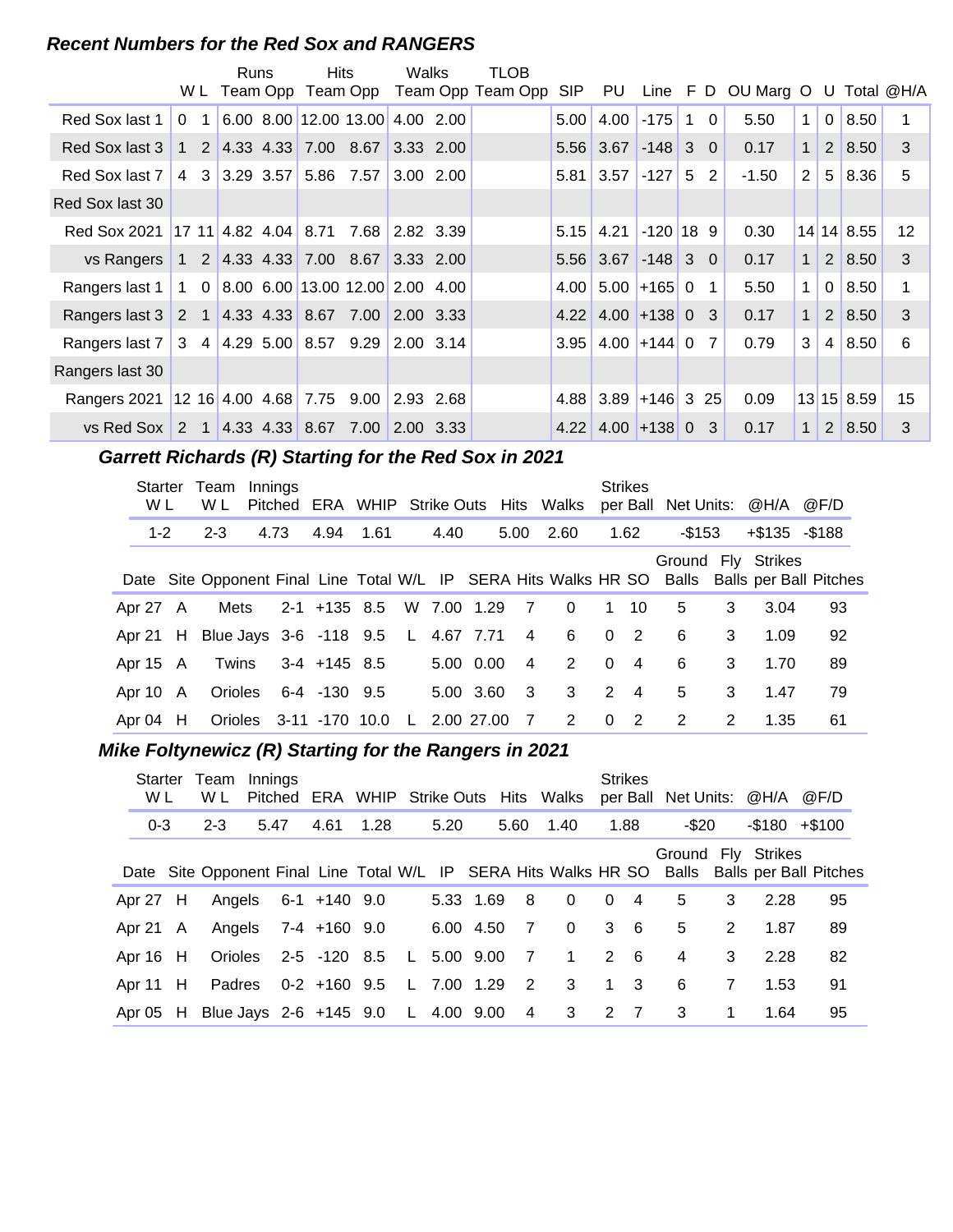#### **Recent Numbers for the Orioles and ATHLETICS**

|                   |                         | <b>Runs</b>                                                                   | <b>Hits</b> | Walks     |           | <b>TLOB</b><br>W L Team Opp Team Opp Team Opp Team Opp | SIP  | PU                       |                 |                | Line F D OU Marg O U Total @H/A |              |                |                    |    |
|-------------------|-------------------------|-------------------------------------------------------------------------------|-------------|-----------|-----------|--------------------------------------------------------|------|--------------------------|-----------------|----------------|---------------------------------|--------------|----------------|--------------------|----|
| Orioles last 1    | $1\quad 0$              | 8.00 4.00 10.00 8.00                                                          |             |           | 4.00 5.00 |                                                        | 5.67 |                          | $4.00 + 16000$  | 1              | 4.00                            | $\mathbf{1}$ | $\mathbf 0$    | 8.00               |    |
| Orioles last 3    |                         | $3 \quad 0 \quad 5.00 \quad 3.00 \quad 8.33 \quad 7.00 \quad 2.67 \quad 5.00$ |             |           |           |                                                        | 5.56 |                          | $4.67 + 148003$ |                | $-0.17$                         | $\mathbf{1}$ | 2 <sup>1</sup> | 8.17               | 2  |
| Orioles last 7    | 2<br>.5                 | $4.00$ 3.43 7.57 7.43 3.14 4.14                                               |             |           |           |                                                        | 5.29 | $4.29$ +148 0            |                 | 7              | $-1.21$                         | 2            | 5 <sup>1</sup> | 8.64               | 2  |
| Orioles last 30   |                         |                                                                               |             |           |           |                                                        |      |                          |                 |                |                                 |              |                |                    |    |
| Orioles 2021      |                         |                                                                               |             |           |           |                                                        | 4.91 | $4.50$ +138 3 24         |                 |                | $-0.74$                         |              |                | 10 17 8.63         | 13 |
| VS Athletics Ⅰ    |                         | $3$ 2 4.40 3.40 9.40 6.40 3.50 4.00                                           |             |           |           |                                                        | 5.17 |                          | $4.50$ +134 0 5 |                | $-0.80$                         | 2            |                | 3   8.60           | 2  |
| Athletics last 1  | $\Omega$<br>$\mathbf 1$ | 4.00 8.00 8.00 10.00 5.00 4.00                                                |             |           |           |                                                        |      | $3.00$ 5.00 $-170$ 1     |                 | $\overline{0}$ | 4.00                            | $\mathbf{1}$ | $\Omega$       | 8.00               | 1  |
| Athletics last 3  |                         | $1 \quad 2 \quad 3.00 \quad 4.33 \quad 6.67 \quad 7.67$                       |             | 3.00 2.67 |           |                                                        |      | $5.00$ 4.33 -135 2 0     |                 |                | $-0.50$                         | 1            |                | $2 \mid 7.83 \mid$ | 2  |
| Athletics last 7  |                         | $2\quad 5 \mid 2.14 \mid 4.00 \mid 5.86 \mid 8.00 \mid 2.71 \mid 3.43$        |             |           |           |                                                        |      | $5.52$ 3.86 -113 4       |                 | 2              | $-2.00$                         | 2            | 5 <sup>1</sup> | 8.14               | 2  |
| Athletics last 30 |                         |                                                                               |             |           |           |                                                        |      |                          |                 |                |                                 |              |                |                    |    |
| Athletics 2021    |                         | $16 \t12 \t4.11 \t4.39 \t6.86 \t8.79 \t3.52 \t3.04$                           |             |           |           |                                                        | 5.31 |                          | 4.33 -107 15 11 |                | 0.11                            |              |                | 13 15 8.39         | 16 |
| vs Orioles        | 2                       | 3 3.40 4.40 6.40 9.40                                                         |             |           | 4.00 3.50 |                                                        |      | $5.42$   4.25   -144   5 |                 | $\Omega$       | $-0.80$                         | 2            | 3 <sup>1</sup> | 8.60               | 2  |

# **Bruce Zimmermann (L) Starting for the Orioles in 2021**

| Starter<br>W L | Team<br>W L                                 | Innings |           |  |           |                | Pitched ERA WHIP Strike Outs Hits Walks per Ball Net Units: @H/A @F/D |          | <b>Strikes</b> |           |               |                    |                                                                                               |
|----------------|---------------------------------------------|---------|-----------|--|-----------|----------------|-----------------------------------------------------------------------|----------|----------------|-----------|---------------|--------------------|-----------------------------------------------------------------------------------------------|
| $1-3$          | $1 - 4$                                     | 5.07    | 5.33 1.58 |  | 3.60      | 6.40           | 1.60                                                                  |          | 1.86           | $-$ \$240 |               | +\$60              | -\$240                                                                                        |
|                |                                             |         |           |  |           |                |                                                                       |          |                |           |               | Ground Fly Strikes | Date Site Opponent Final Line Total W/L IP SERA Hits Walks HR SO Balls Balls per Ball Pitches |
|                | Apr 27 H Yankees 1-5 +172 9.0 L 3.67 9.82 9 |         |           |  |           |                | $\overline{1}$                                                        |          | 2 3            | 3         | 3             | 1.85               | 74                                                                                            |
|                | Apr 21 A Marlins 0-3 +150 7.5 L 4.67 5.79   |         |           |  |           | $6^{\circ}$    | $\overline{2}$                                                        | $\Omega$ | $\overline{4}$ | 3         | 3             | 1.61               | 81                                                                                            |
|                | Apr 15 H Mariners 1-2 +115 7.5 L 5.00 3.60  |         |           |  |           | 6              | $3^{\circ}$                                                           |          | 2 2            | 6         | $\mathcal{P}$ | 1.18               | 87                                                                                            |
|                | Apr 10 H Red Sox 4-6 +120 9.5               |         |           |  | 6.00 4.50 | $\overline{7}$ | 1                                                                     |          | $1 \quad 4$    | 7         | 3             | 2.54               | 85                                                                                            |
|                | Apr 04 A Red Sox 11-3 +160 10.0 W 6.00 4.50 |         |           |  |           | $\overline{4}$ | $\mathbf{1}$                                                          |          | 1 5            | 5         | 2             | 2.84               | 73                                                                                            |

#### Sean Manaea (L) Starting for the Athletics in 2021

| Starter<br>W L | Team<br>W L | Innings |                          |      |      |               |      | Pitched ERA WHIP Strike Outs Hits Walks |          | <b>Strikes</b> |                |                | per Ball Net Units: @H/A @F/D |                                                                                               |
|----------------|-------------|---------|--------------------------|------|------|---------------|------|-----------------------------------------|----------|----------------|----------------|----------------|-------------------------------|-----------------------------------------------------------------------------------------------|
| $3 - 1$        | $4 - 1$     | 5.73    | 2.83                     | 1.19 | 5.60 |               | 5.40 | 1.40                                    |          | 1.95           | +\$342         |                | $+$ \$92 $+$ \$192            |                                                                                               |
|                |             |         |                          |      |      |               |      |                                         |          |                |                |                | Ground Fly Strikes            | Date Site Opponent Final Line Total W/L IP SERA Hits Walks HR SO Balls Balls per Ball Pitches |
| Apr $26$ A     | Rays        |         | 2-1 -118 9.0             |      |      | W 5.00 1.80 4 |      | $2 \t 0$                                |          | - 6            | $\mathbf 1$    | $\overline{4}$ | 1.56                          | 100                                                                                           |
| Apr 20 $H$     | Twins       |         | 7-0 -115 6.5             |      |      | W 7.00 0.00   | - 6  | $\overline{1}$                          |          | 0 <sub>7</sub> | $\overline{7}$ | 4              | 2.28                          | 95                                                                                            |
| Apr 15 H       | Tigers      |         | 8-4 -175 8.5 W 6.00 3.00 |      |      |               | 5    | $\overline{\phantom{0}}$                |          | $1 \quad 7$    | 2              | 5              | 2.42                          | 82                                                                                            |
| Apr 09 A       | Astros      |         | $6-2$ +150 8.5           |      |      | 6.00 1.50     | - 6  | $\mathbf 1$                             | $\Omega$ | $\overline{4}$ | 8              | $\Omega$       | 1.77                          | 97                                                                                            |
| Apr 04 H       | Astros      |         | 2-9 -108 8.5             |      |      | L 4.67 9.64   | 6    | 3                                       | 2        | $\overline{4}$ | 4              | 3              | 1.97                          | 101                                                                                           |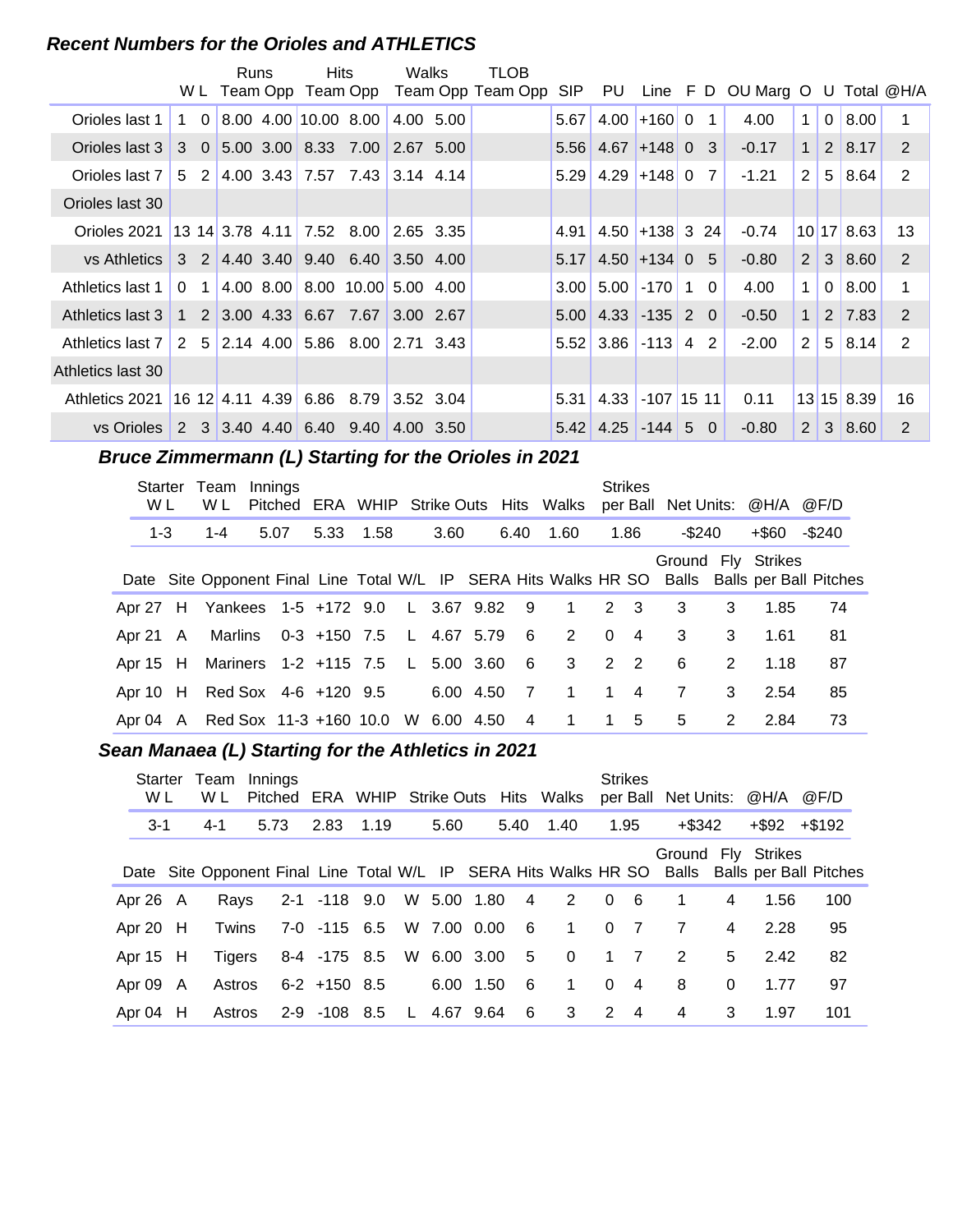#### **Recent Numbers for the Rockies and DIAMONDBACKS**

|                    | W L                        | <b>Runs</b>                                                                       | Team Opp | <b>Hits</b>                      |                                          | Walks     | TLOB<br>Team Opp Team Opp Team Opp SIP PU |      |                                          |                  | Line F D OU Marg O U Total @H/A |             |              |            |    |
|--------------------|----------------------------|-----------------------------------------------------------------------------------|----------|----------------------------------|------------------------------------------|-----------|-------------------------------------------|------|------------------------------------------|------------------|---------------------------------|-------------|--------------|------------|----|
| Rockies last 1     | 1 0                        |                                                                                   |          | 14.00 6.00 18.00 10.00 4.00 1.00 |                                          |           |                                           | 6.00 | 5.00                                     | $+160$ 0 1       | 11.50                           | $\mathbf 1$ | $\mathbf{0}$ | 8.50       |    |
| Rockies last 3     | $1\quad2$                  |                                                                                   |          | 6.33 6.00 11.00 11.00 3.33 2.33  |                                          |           |                                           | 5.56 | $4.00 + 13800$ 3                         |                  | 3.83                            | 2           | $\mathbf 1$  | 8.50       | 3  |
| Rockies last 7     | 3<br>$\vert$ 4             |                                                                                   |          | $5.86$ 6.29 9.43 10.29 3.86 3.57 |                                          |           |                                           | 4.76 |                                          | $4.43 + 135$ 1 6 | 3.64                            | 6           | 1            | 8.50       | 6  |
| Rockies last 30    |                            |                                                                                   |          |                                  |                                          |           |                                           |      |                                          |                  |                                 |             |              |            |    |
| Rockies 2021       |                            | $\begin{array}{ c c c c c c c c c } \hline \end{array}$ 10 17 4.78 5.04 8.11 8.81 |          |                                  |                                          | 2.70 4.04 |                                           |      | $5.21 \, 4.41$                           | $+157$ 4 22      | 0.37                            |             |              | 12 14 9.44 | 12 |
| ∨s D-Backs I       |                            | $3 \quad 3 \quad 7.00 \quad 5.17 \quad 10.33 \quad 9.33$                          |          |                                  |                                          | 3.00 3.00 |                                           |      | $6.22$ 4.33 + 112 2 3                    |                  | 2.33                            | 3           | 3            | 9.83       | 3  |
| D-Backs last 1     | $\Omega$<br>1 <sup>1</sup> |                                                                                   |          | 6.00 14.00 10.00 18.00 1.00 4.00 |                                          |           |                                           | 4.00 | 6.00                                     | $-170$ 1 0       | 11.50                           | 1           | $\mathbf{0}$ | 8.50       |    |
| D-Backs last 3     | $2 \quad 1$                |                                                                                   |          | 6.00 6.33 11.00 11.00 2.33 3.33  |                                          |           |                                           |      | $4.33 \mid 5.33 \mid -148 \mid 3 \mid 0$ |                  | 3.83                            | 2           | $\mathbf{1}$ | 8.50       | 3  |
| D-Backs last 7   5 |                            | $2 \mid 5.43 \mid 4.57 \mid$                                                      |          | 9.29 7.57                        |                                          | 2.00 2.57 |                                           |      | $5.29$ 4.29 + 104 3 4                    |                  | 1.93                            | 4           | 3            | 8.07       | 5  |
| D-Backs last 30    |                            |                                                                                   |          |                                  |                                          |           |                                           |      |                                          |                  |                                 |             |              |            |    |
| D-Backs 2021       |                            | $14$ 13 5.26 5.19                                                                 |          |                                  | 8.30 8.70                                | 3.93 3.22 |                                           | 5.15 | 4.41                                     | $+129$ 4 21      | 1.65                            |             |              | 14 12 8.85 | 10 |
| vs Rockies         |                            | $3 \quad 3 \quad 5.17 \quad 7.00$                                                 |          |                                  | $9.33 \quad 10.33 \quad 3.00 \quad 3.00$ |           |                                           | 4.94 | 4.83                                     | $-123$ 3 1       | 2.33                            | 3           | 3            | 9.83       | 3  |

# **..........Chi Chi Gonzalez (R) Starting for the Rockies in 2021**

| Starter<br>W L |   | Team<br>W L | Innings<br>Pitched ERA WHIP Strike Outs Hits Walks |                |      |      |           |                |                |          | <b>Strikes</b> |       |   | per Ball Net Units: @H/A @F/D |                                                                                               |
|----------------|---|-------------|----------------------------------------------------|----------------|------|------|-----------|----------------|----------------|----------|----------------|-------|---|-------------------------------|-----------------------------------------------------------------------------------------------|
| $0 - 0$        |   | $1 - 2$     | 5.00                                               | 3.00           | 1.40 | 2.67 |           | 5.67           | 1.33           | 2.25     |                | -\$45 |   | +\$55                         | -\$45                                                                                         |
|                |   |             |                                                    |                |      |      |           |                |                |          |                |       |   | Ground Fly Strikes            | Date Site Opponent Final Line Total W/L IP SERA Hits Walks HR SO Balls Balls per Ball Pitches |
| Apr 27 A       |   | Giants      |                                                    | $7-5$ +155 8.0 |      |      | 5.00 5.40 | $\overline{7}$ | $\Omega$       | 1        | $\overline{4}$ | 6     | 3 | 3.83                          | 58                                                                                            |
| Apr 17 H       |   | Mets        |                                                    | $3-4$ +240 7.0 |      | 5.00 | 1.80      | - 6            | $\overline{1}$ | $\Omega$ | $\mathbf{3}$   | 9     | 2 | 1.86                          | 83                                                                                            |
| Apr 10         | A | Giants      |                                                    | 3-4 +162 8.5   |      | 5.00 | 1.80      | 4              | 3              | $\Omega$ | $\overline{1}$ | 4     | 3 | 1.96                          | 80                                                                                            |

#### **Merrill Kelly (R) Starting for the Diamondbacks in 2021**

| <b>Starter</b><br>W L | Team Innings<br>W L                        |      |                          |  |      |             |                | Pitched ERA WHIP Strike Outs Hits Walks |                | <b>Strikes</b> | per Ball Net Units: @H/A |              |                    | @F/D                                                                                          |
|-----------------------|--------------------------------------------|------|--------------------------|--|------|-------------|----------------|-----------------------------------------|----------------|----------------|--------------------------|--------------|--------------------|-----------------------------------------------------------------------------------------------|
| $2 - 2$               | $3 - 2$                                    | 5.40 | 6.33 1.44                |  | 3.60 |             |                | 6.40 1.40                               |                | 1.73           | +\$250                   |              | $+\$140$           | - \$0                                                                                         |
|                       |                                            |      |                          |  |      |             |                |                                         |                |                |                          |              | Ground Fly Strikes | Date Site Opponent Final Line Total W/L IP SERA Hits Walks HR SO Balls Balls per Ball Pitches |
| Apr 27 H              | Padres                                     |      | 5-1 +140 9.0 W 6.00 1.50 |  |      |             | $\overline{4}$ | 2                                       | 0 <sub>5</sub> |                | 6                        | 3            | 1.79               | 95                                                                                            |
| Apr 21 A              |                                            |      | Reds 8-5 +160 8.5        |  |      | 5.00 5.40   | - 5            | $\mathbf{1}$                            |                | 0 <sup>3</sup> | 5                        | 3            | 1.55               | 79                                                                                            |
|                       | Apr 15 A Nationals 11-6 +150 9.0           |      |                          |  |      | W 6.00 9.00 | - 9            | $1 \quad 2 \quad 5$                     |                |                | 6                        | $\mathbf{1}$ | 1.74               | 96                                                                                            |
|                       | Apr 08 A Rockies 3-7 +115 11.0 L 6.00 9.00 |      |                          |  |      |             | - 9            | $\overline{\mathbf{0}}$                 |                | $1 \quad 1$    | 9                        | 2            | 2.21               | 90                                                                                            |
| Apr 02 A              | Padres 2-4 +200 8.5 L 4.00 6.75            |      |                          |  |      |             | 5              | $3 \quad 1 \quad 4$                     |                |                | 2                        | 3            | 1.47               | 94                                                                                            |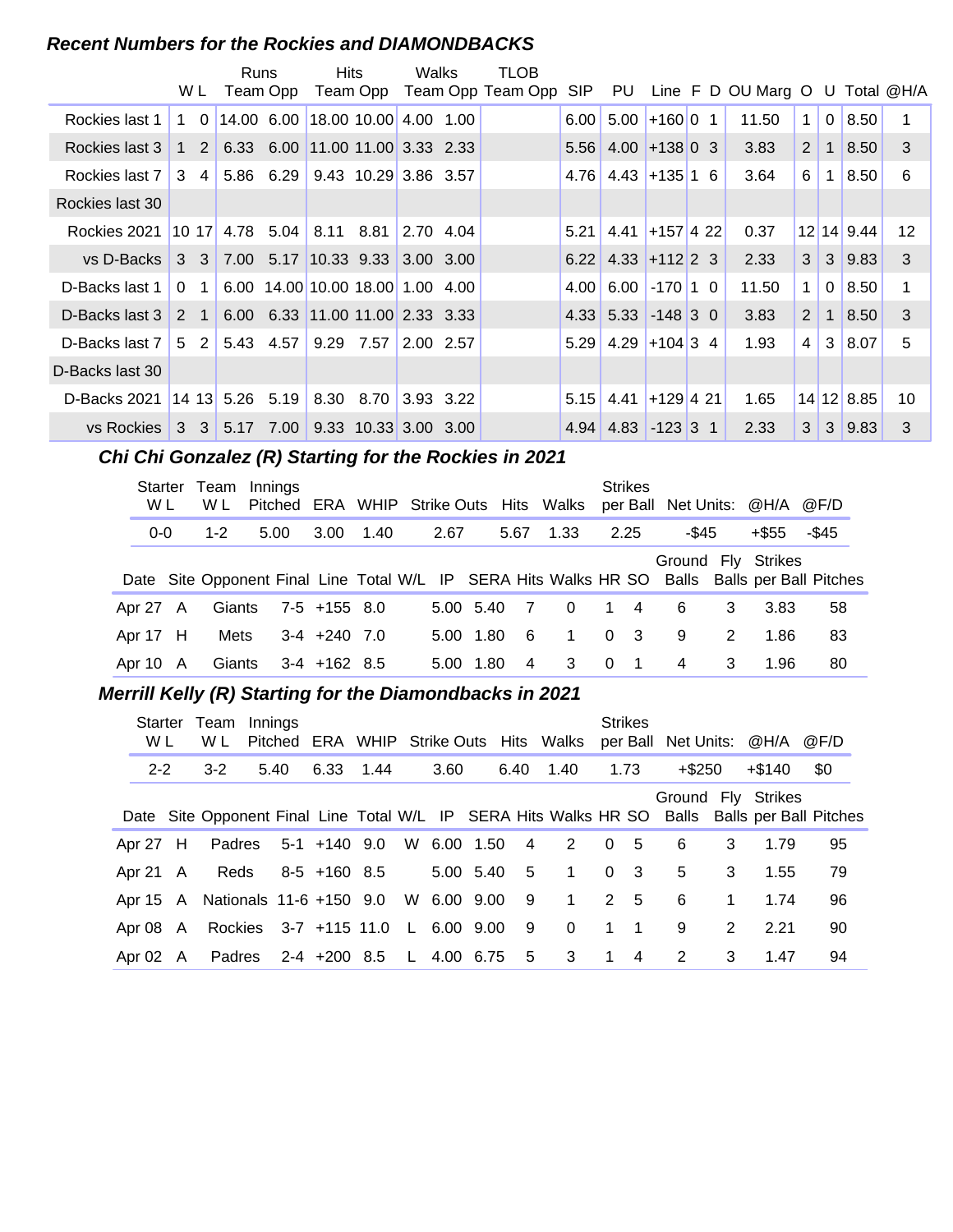# **Recent Numbers for the Angels and MARINERS**

|                  |                             |             | Runs                  | Hits |                             | Walks            |           | TLOB              |            |                         |                  |                |                |                                 |             |                |            |               |
|------------------|-----------------------------|-------------|-----------------------|------|-----------------------------|------------------|-----------|-------------------|------------|-------------------------|------------------|----------------|----------------|---------------------------------|-------------|----------------|------------|---------------|
|                  | W L                         |             | Team Opp              |      | Team Opp                    |                  |           | Team Opp Team Opp | <b>SIP</b> | PU                      |                  |                |                | Line F D OU Marg O U Total @H/A |             |                |            |               |
| Angels last 1    | $1\quad 0$                  |             | 10.00 5.00 13.00 7.00 |      |                             | $ 3.00 \t 4.00 $ |           |                   | 5.33       | 5.00                    | $-135$           | $\overline{1}$ | $\overline{0}$ | 6.50                            | $\mathbf 1$ | $\mathbf 0$    | 8.50       |               |
| Angels last 3    | $2 \quad 1$                 |             | 6.00 5.00             |      | 8.67 8.33 2.00 3.67         |                  |           |                   |            | $3.56$ 5.00             | $-138$ 3 0       |                |                | 2.50                            | 2           | $\mathbf 1$    | 8.50       | 3             |
| Angels last 7    | 3 <br>$\overline{4}$        |             | 4.86 6.14             |      | $9.14$ $8.86$ 1.71 3.29     |                  |           |                   |            | $3.90$ 4.57             | $-124$ 5         |                | 2              | 2.36                            | 4           | 3              | 8.64       | 7             |
| Angels last 30   |                             |             |                       |      |                             |                  |           |                   |            |                         |                  |                |                |                                 |             |                |            |               |
| Angels 2021      |                             |             | 13 12 5.00 5.56       |      | $9.24$ $8.52$ 2.44 3.76     |                  |           |                   | 4.61       |                         | $4.56$ -123 16 8 |                |                | 1.60                            |             |                | 15 10 8.96 | 15            |
| vs Mariners      | $1 \quad 1$                 |             | 7.00 6.00             |      | $9.50$ $8.50$ $2.00$ $5.00$ |                  |           |                   |            | $4.33$ 5.00 $-142$ 2 0  |                  |                |                | 4.50                            | 2           | $\overline{0}$ | 8.50       | 2             |
| Mariners last 1  | $\mathbf{0}$<br>$\mathbf 1$ |             | 5.00 10.00            |      | 7.00 13.00 4.00 3.00        |                  |           |                   | 2.00       |                         | $5.00$ +125 0    |                | $\overline{1}$ | 6.50                            | $\mathbf 1$ | $\mathbf 0$    | 8.50       |               |
| Mariners last 3  | 2<br>$\overline{1}$         |             | 4.33 4.67             |      | 7.00 7.00 3.67 2.00         |                  |           |                   |            | $4.33$ $ 4.33$ +135 0 3 |                  |                |                | 0.33                            | 2           | $\mathbf 1$    | 8.67       | 2             |
| Mariners last 7  | 5 <sup>1</sup><br>2         |             | $3.29$ 4.71           |      | $6.14$ 7.71 2.57 3.00       |                  |           |                   | 4.33       |                         | $4.00$ +158 0    |                | $\overline{7}$ | $-0.57$                         | 3           | 4              | 8.57       | $\mathcal{P}$ |
| Mariners last 30 |                             |             |                       |      |                             |                  |           |                   |            |                         |                  |                |                |                                 |             |                |            |               |
| Mariners 2021    |                             | $1513$ 4.18 | 4.32                  | 6.68 | 7.29                        | $ 3.21 \t3.36 $  |           |                   | 4.96       |                         | $4.00$ +139 2 25 |                |                | 0.27                            |             |                | 15 12 8.23 | 13            |
| vs Angels        | $1 \quad 1$                 | 6.00        | 7.00                  |      | 8.50 9.50                   |                  | 5.00 2.00 |                   | 3.00       |                         | $5.00$ +132 0    |                | 2              | 4.50                            | 2           | $\Omega$       | 8.50       | $\mathcal{P}$ |

# **..........Dylan Bundy (R) Starting for the Angels in 2021**

| Starter<br>W L | Team<br>W L            | Innings |                     |      |                   |      |                | Pitched ERA WHIP Strike Outs Hits Walks |          | <b>Strikes</b>  | per Ball Net Units: @H/A @F/D                                                                 |          |                    |        |  |
|----------------|------------------------|---------|---------------------|------|-------------------|------|----------------|-----------------------------------------|----------|-----------------|-----------------------------------------------------------------------------------------------|----------|--------------------|--------|--|
| $0 - 2$        | $2 - 3$                | 6.00    | 4.20                | 1.10 | 6.80              |      | 5.00           | 1.60                                    |          | 2.34            | $-$ \$225                                                                                     |          | -\$12              | -\$342 |  |
|                |                        |         |                     |      |                   |      |                |                                         |          |                 | Date Site Opponent Final Line Total W/L IP SERA Hits Walks HR SO Balls Balls per Ball Pitches |          | Ground Fly Strikes |        |  |
| Apr 25 A       |                        |         | Astros 4-2 +120 8.0 |      | $6.00 \t3.00 \t3$ |      |                | $\overline{1}$                          |          | $1\quad 6$      | 7                                                                                             | 3        | 2.74               | 86     |  |
| Apr $19$ H     | Rangers 4-6 -210 9.0   |         |                     |      |                   |      |                | L 5.00 9.00 7 2 1 6                     |          |                 | 5                                                                                             | $\Omega$ | 2.38               | 81     |  |
| Apr 13 A       |                        |         | Royals 2-3 -132 8.5 |      | L 7.00 2.57       |      |                | 5 <sub>1</sub><br>2                     | $\Omega$ | $6\overline{6}$ | 6                                                                                             | 6        | 2.13               | 94     |  |
| Apr 06 H       | Astros                 |         | 2-4 -105 9.0        |      | 6.00 3.00         |      | $\overline{4}$ | 2                                       |          | $2 \t10$        | 3                                                                                             | 3        | 2.52               | 102    |  |
| Apr $01$ H     | White Sox 4-3 +102 8.0 |         |                     |      | 6.00              | 4.50 | 6              | -1                                      |          | 1 6             | 8                                                                                             | 2        | 2.03               | 88     |  |

# **..........Justus Sheffield (L) Starting for the Mariners in 2021**

| W L      | Starter Team Innings<br>W L                 |      |              |  |             |     | Pitched ERA WHIP Strike Outs Hits Walks  |                | <b>Strikes</b> |                |          | per Ball Net Units: @H/A @F/D |                                                                                               |
|----------|---------------------------------------------|------|--------------|--|-------------|-----|------------------------------------------|----------------|----------------|----------------|----------|-------------------------------|-----------------------------------------------------------------------------------------------|
| $1 - 2$  | $2 - 2$                                     | 5.50 | 5.32 1.59    |  | 5.00        |     | 6.75 2.00                                |                | 1.59           | +\$105         |          | $+ $75 + $105$                |                                                                                               |
|          |                                             |      |              |  |             |     |                                          |                |                |                |          | Ground Fly Strikes            | Date Site Opponent Final Line Total W/L IP SERA Hits Walks HR SO Balls Balls per Ball Pitches |
| Apr 26 A |                                             |      |              |  |             |     | Astros 2-5 +162 8.5 L 5.33 6.75 12 1 0 4 |                |                | 7              | 3        | 1.62                          | 97                                                                                            |
| Apr 19 H | Dodgers 4-3 +175 8.0 W 5.67 4.76 4 3        |      |              |  |             |     |                                          | $\overline{1}$ | - 6            | 4              | 4        | 1.94                          | 94                                                                                            |
| Apr 13 A | Orioles                                     |      | 4-3 +130 6.5 |  | 6.00 3.00 3 |     | 2 1 5                                    |                |                | $\overline{7}$ | 3        | 1.41                          | 77                                                                                            |
|          | Apr 05 H White Sox 0-6 +115 8.0 L 5.00 7.20 |      |              |  |             | - 8 | 2                                        | $\mathbf 1$    | - 5            | 7              | $\Omega$ | 1.42                          | 92                                                                                            |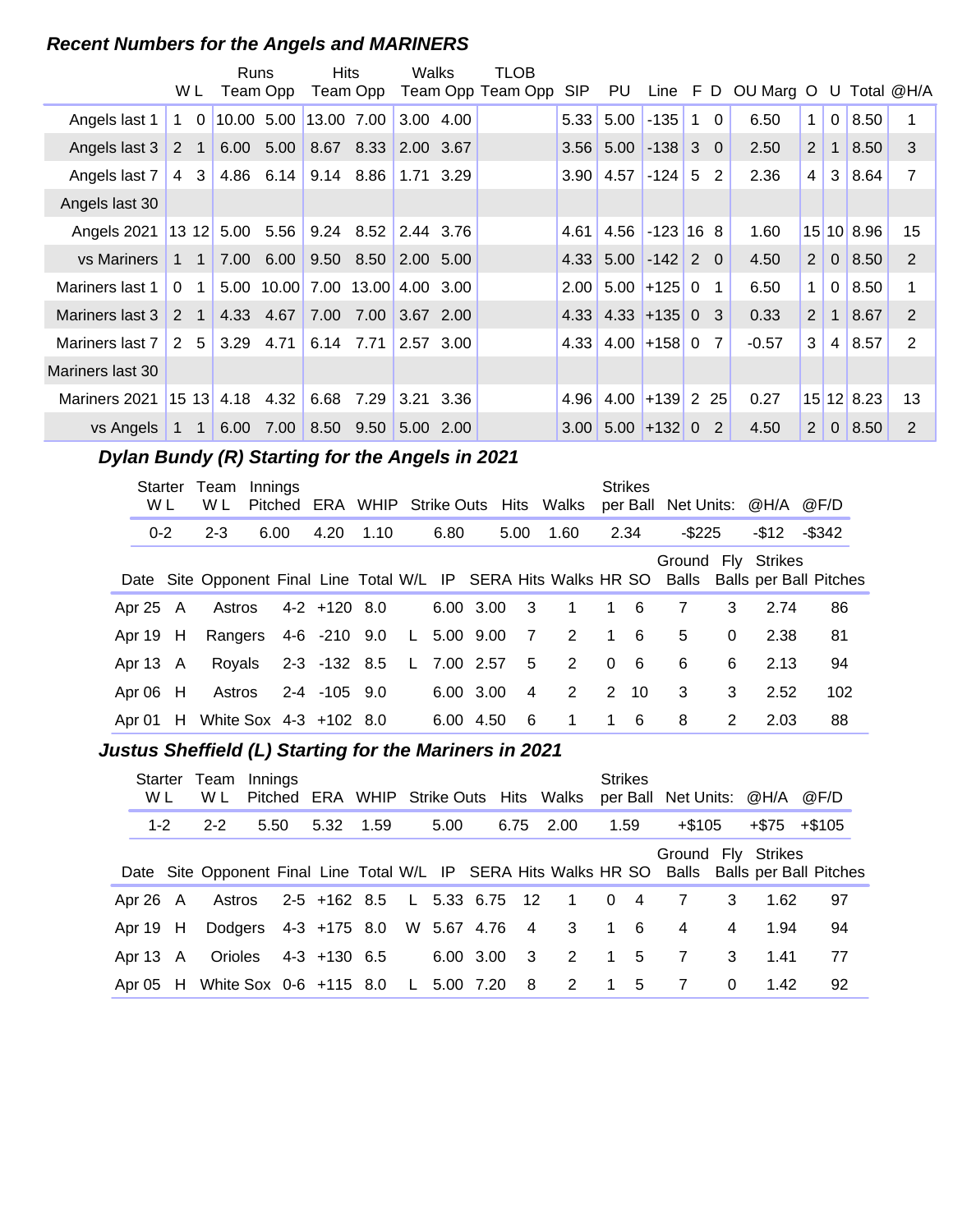#### **Recent Numbers for the Giants and PADRES**

|                |                                                                        | Runs                                                                      | <b>Hits</b> | Walks | TLOB                                    |      |                                          |                 |                |                                        |                |                |               |    |
|----------------|------------------------------------------------------------------------|---------------------------------------------------------------------------|-------------|-------|-----------------------------------------|------|------------------------------------------|-----------------|----------------|----------------------------------------|----------------|----------------|---------------|----|
|                |                                                                        |                                                                           |             |       | W L Team Opp Team Opp Team Opp Team Opp |      |                                          |                 |                | SIP PU Line F D OU Marg O U Total @H/A |                |                |               |    |
| Giants last 1  | $\Omega$<br>$\overline{1}$                                             | $\vert 2.00 \vert 6.00 \vert 5.00 \vert 6.00 \vert 4.00 \vert 5.00 \vert$ |             |       |                                         | 6.00 | 5.00                                     | $+170$ 0        | $\overline{1}$ | 1.00                                   | $\mathbf{1}$   | 0 <sup>1</sup> | 7.00          | 1  |
| Giants last 3  |                                                                        | $1\quad 2 \mid 3.67 \mid 4.00 \mid 6.33 \mid 6.67 \mid 6.00 \mid 4.33$    |             |       |                                         |      | $6.00 \mid 4.00 \mid +134 \mid 1 \mid 2$ |                 |                | 0.50                                   | 2 <sup>1</sup> |                | $1 \mid 7.17$ | 2  |
| Giants last 7  |                                                                        | $3\quad 4 \mid 4.86 \mid 3.86 \mid 7.71 \mid 6.29 \mid 4.14 \mid 3.71$    |             |       |                                         |      | $6.67$ 3.57                              | $-121$ 5        | $\overline{2}$ | 1.29                                   | 4              |                | $2 \mid 7.43$ | 2  |
| Giants last 30 |                                                                        |                                                                           |             |       |                                         |      |                                          |                 |                |                                        |                |                |               |    |
| Giants 2021    | 16 11 4.00 3.30 7.22 6.63 3.56 3.11                                    |                                                                           |             |       |                                         | 5.90 | 4.37                                     | $-108$ 15 11    |                | $-0.67$                                |                |                | $11$ 15 7.96  | 14 |
| vs Padres      | 2 3 2.20 3.20 5.40 6.80 3.40 3.20                                      |                                                                           |             |       |                                         | 5.80 | $4.60 + 161005$                          |                 |                | $-2.20$                                | 1              |                | $4 \mid 7.60$ | 5  |
| Padres last 1  | 1 0                                                                    | $ 6.00 \t2.00 6.00 \t5.00 5.00 \t4.00$                                    |             |       |                                         | 5.00 | 5.00                                     | $-180$          | 1 0            | 1.00                                   | $\mathbf{1}$   | 0 <sup>1</sup> | 7.00          | 1  |
| Padres last 3  |                                                                        | $3\quad 0$ 7.00 2.33 9.33 5.67 4.00 3.67                                  |             |       |                                         | 4.11 | $5.67$ -178 3 0                          |                 |                | 1.50                                   | 2              | 1 <sup>1</sup> | 7.83          | 2  |
| Padres last 7  |                                                                        | 5 2 5 71 3 57 8 43 7 14 3 86 3 86                                         |             |       |                                         | 4.71 | $5.14$ -128                              |                 | 4 3            | 1.71                                   | 5 <sup>1</sup> |                | $2 \mid 7.57$ | 2  |
| Padres last 30 |                                                                        |                                                                           |             |       |                                         |      |                                          |                 |                |                                        |                |                |               |    |
| Padres 2021    | 16 12 4.11 3.43 7.79 6.79 4.11 2.96                                    |                                                                           |             |       |                                         | 4.75 | 5.00                                     | $-154$ 20 8     |                | $-0.36$                                |                |                | 10 17 7.89    | 15 |
| vs Giants      | $3\quad 2\quad 3.20\quad 2.20\quad 6.80\quad 5.40\quad 3.20\quad 3.40$ |                                                                           |             |       |                                         | 5.27 |                                          | $5.00$ -176 5 0 |                | $-2.20$                                | $\mathbf 1$    |                | 4 7.60        | 5  |

# **Kevin Gausman (R) Starting for the Giants in 2021**

| Starter<br>W L | Team<br>W L                    | Innings | Pitched | ERA WHIP Strike Outs Hits Walks   |  |             |      |      |                |                | <b>Strikes</b> |              | per Ball Net Units: @H/A |   |                    | @F/D                                                                                          |
|----------------|--------------------------------|---------|---------|-----------------------------------|--|-------------|------|------|----------------|----------------|----------------|--------------|--------------------------|---|--------------------|-----------------------------------------------------------------------------------------------|
| $1 - 0$        | $3 - 2$                        |         | 6.73    | 2.14 0.83                         |  | 6.80        |      | 3.60 |                | 2.00           | 2.01           |              | $+$ \$88                 |   | $+\$135$ $+\$140$  |                                                                                               |
|                |                                |         |         |                                   |  |             |      |      |                |                |                |              |                          |   | Ground Fly Strikes | Date Site Opponent Final Line Total W/L IP SERA Hits Walks HR SO Balls Balls per Ball Pitches |
| Apr 24 H       |                                |         |         | Marlins 2-5 -147 7.0              |  | 8.00 1.12 2 |      |      |                | $\overline{1}$ |                | $1 \quad 11$ | 10                       | 2 | 2.48               | 101                                                                                           |
| Apr 19 A       |                                |         |         | Phillies 2-0 -110 8.5 W 6.00 0.00 |  |             |      | - 6  |                | 4              | $\Omega$       | - 5          | 8                        | 4 | 1.70               | 108                                                                                           |
| Apr 13 H       | Reds                           |         |         | 7-6 -115 7.5                      |  | 6.00 7.50   |      |      | $\overline{4}$ | $\overline{2}$ | 2 7            |              | 3                        | 7 | 1.90               | 90                                                                                            |
| Apr 07 A       |                                |         |         | Padres 3-2 +140 7.0               |  | 7.00        | 1.29 |      | $\overline{4}$ | $\mathbf{1}$   | $\Omega$       | - 5          | 7                        | 8 | 1.91               | 96                                                                                            |
|                | Apr 01 A Mariners 7-8 -105 8.5 |         |         |                                   |  | 6.67        | 1.35 |      | $\mathcal{P}$  | 2              | $\Omega$       | - 6          | 5                        | 5 | 2.21               | 90                                                                                            |

# **..........Joe Musgrove (R) Starting for the Padres in 2021**

|            | Starter<br>W L | Team<br>W L               | Innings<br>Pitched |      |                    |      |              |      | ERA WHIP Strike Outs Hits Walks               |                         |              | <b>Strikes</b> |      | per Ball Net Units: @H/A @F/D                      |             |       |        |     |
|------------|----------------|---------------------------|--------------------|------|--------------------|------|--------------|------|-----------------------------------------------|-------------------------|--------------|----------------|------|----------------------------------------------------|-------------|-------|--------|-----|
|            | $2 - 2$        | $3-2$                     | 5.80               | 1.55 |                    | 0.66 |              | 8.20 | 2.80                                          |                         | 1.00         | 2.13           |      | $-$ \$30                                           |             | -\$40 | -\$140 |     |
|            | Date Site      | Opponent                  |                    |      |                    |      |              |      | Final Line Total W/L IP SERA Hits Walks HR SO |                         |              |                |      | Ground Fly Strikes<br>Balls Balls per Ball Pitches |             |       |        |     |
| Apr 25 A   |                | Dodgers                   |                    |      | $8-7$ $+110$ 7.0   |      |              |      | 3.00 6.00                                     | $\overline{\mathbf{3}}$ | 2            | $\Omega$       | 4    | 3                                                  | 2           | 1.41  |        | 77  |
| Apr 19 H   |                | <b>Brewers</b>            |                    |      | $1-3$ $-140$ 6.5   |      | $\mathsf{L}$ |      | 7.00 2.57                                     | $\overline{4}$          | $\mathbf{1}$ |                | 2 13 | $\overline{4}$                                     | $\mathbf 1$ | 2.56  |        | 96  |
| Apr 14 A   |                | <b>Pirates</b>            |                    |      | $1-5$ $-200$ $7.5$ |      | $\mathsf{L}$ |      | 4.00 2.25                                     | $\overline{4}$          | 2            | $\overline{1}$ | - 6  | 5                                                  | $\Omega$    | 2.00  |        | 81  |
| Apr 09 A   |                | Rangers                   |                    |      | $3-0$ $-190$ $9.0$ |      |              |      | W 9.00 0.00                                   | $\overline{0}$          | $\mathbf 0$  | $\Omega$       | 10   | 10                                                 | 3           | 2.20  |        | 112 |
| Apr $03$ H |                | Diamondbacks 7-0 -210 8.5 |                    |      |                    |      |              |      | W 6.00 0.00                                   | -3                      | $\mathbf 0$  | $\Omega$       | -8   | 6                                                  | 1           | 2.71  |        | 78  |